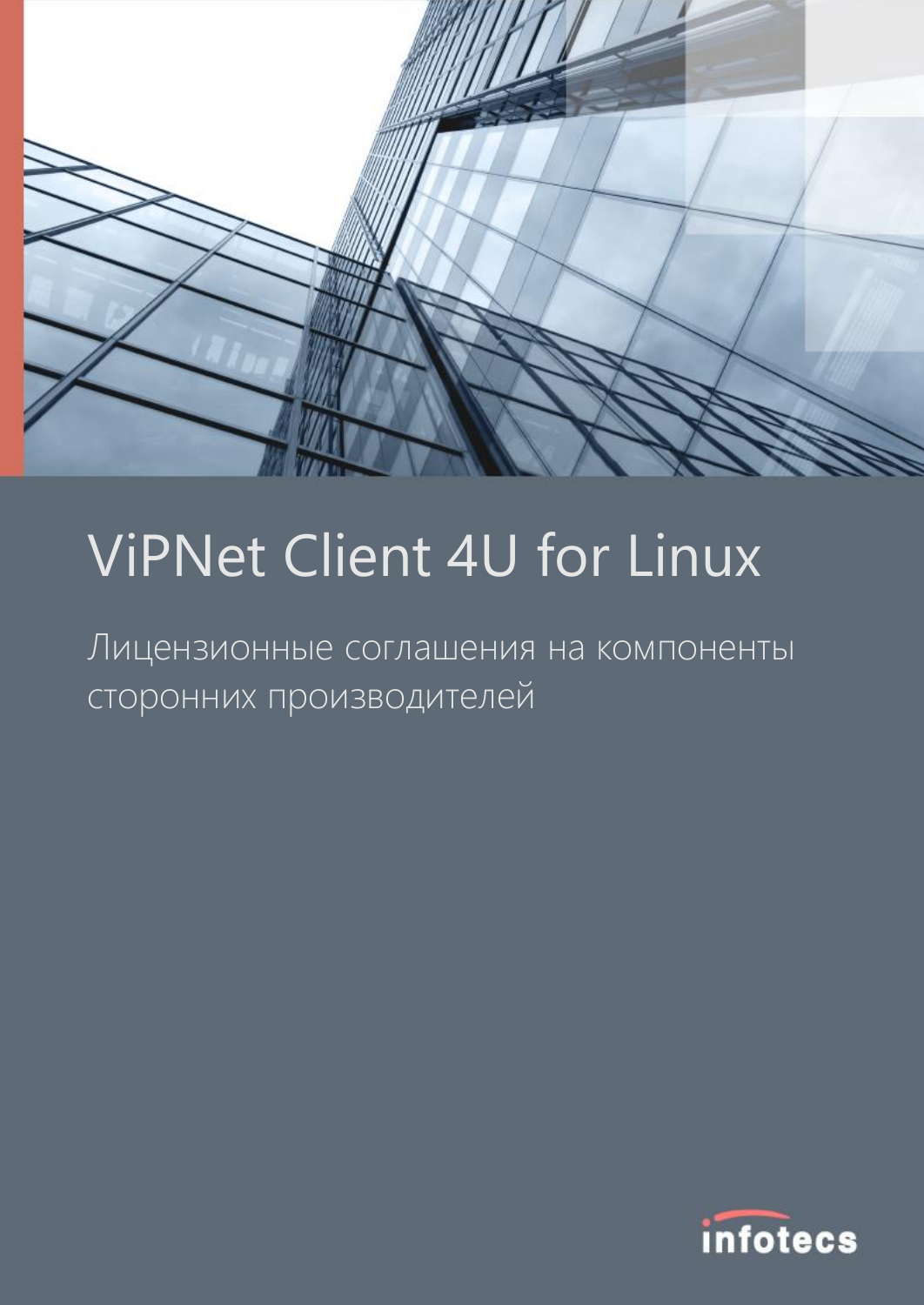© АО «ИнфоТеКС», 2021

ФРКЕ.00239-01 90 04

Версия продукта 4.12

Этот документ входит в комплект поставки продукта ViPNet, и на него распространяются все условия лицензионного соглашения.

Ни одна из частей этого документа не может быть воспроизведена, опубликована, сохранена в электронной базе данных или передана в любой форме или любыми средствами, такими как электронные, механические, записывающие или иначе, для любой цели без предварительного письменного разрешения АО «ИнфоТеКС».

ViPNet® является зарегистрированным товарным знаком АО «ИнфоТеКС».

Все названия компаний и продуктов, которые являются товарными знаками или зарегистрированными товарными знаками, принадлежат соответствующим владельцам.

АО «ИнфоТеКС»

127083, Москва, улица Мишина, д. 56, стр. 2, этаж 2, помещение IX, комната 29

Телефон: +7 (495) 737-6192, 8-800-250-0260 — бесплатный звонок из России (кроме Москвы)

Веб-сайт: [infotecs.ru](https://infotecs.ru/)

Служба поддержки: [hotline@infotecs.ru](mailto:hotline@infotecs.ru)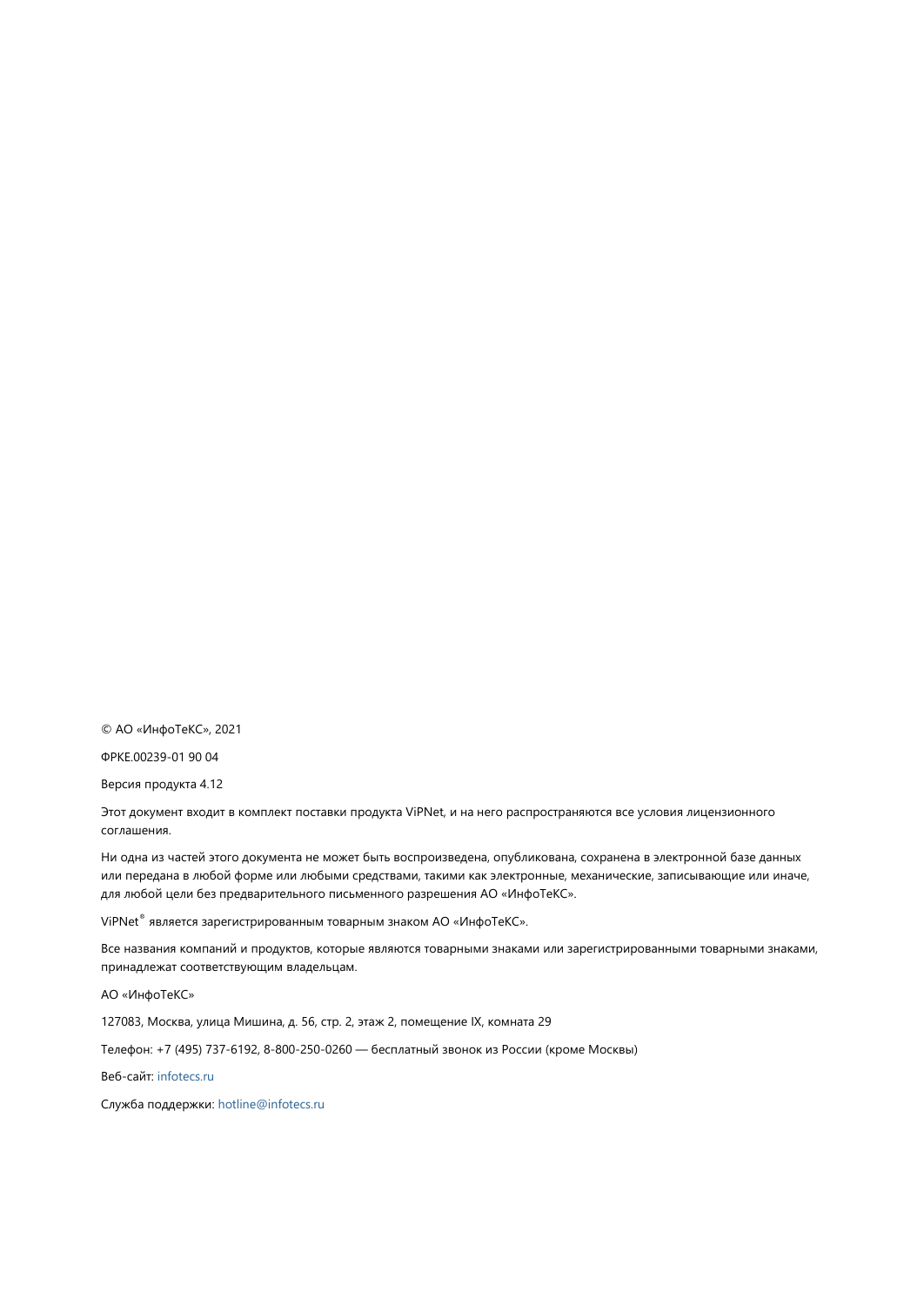# Содержание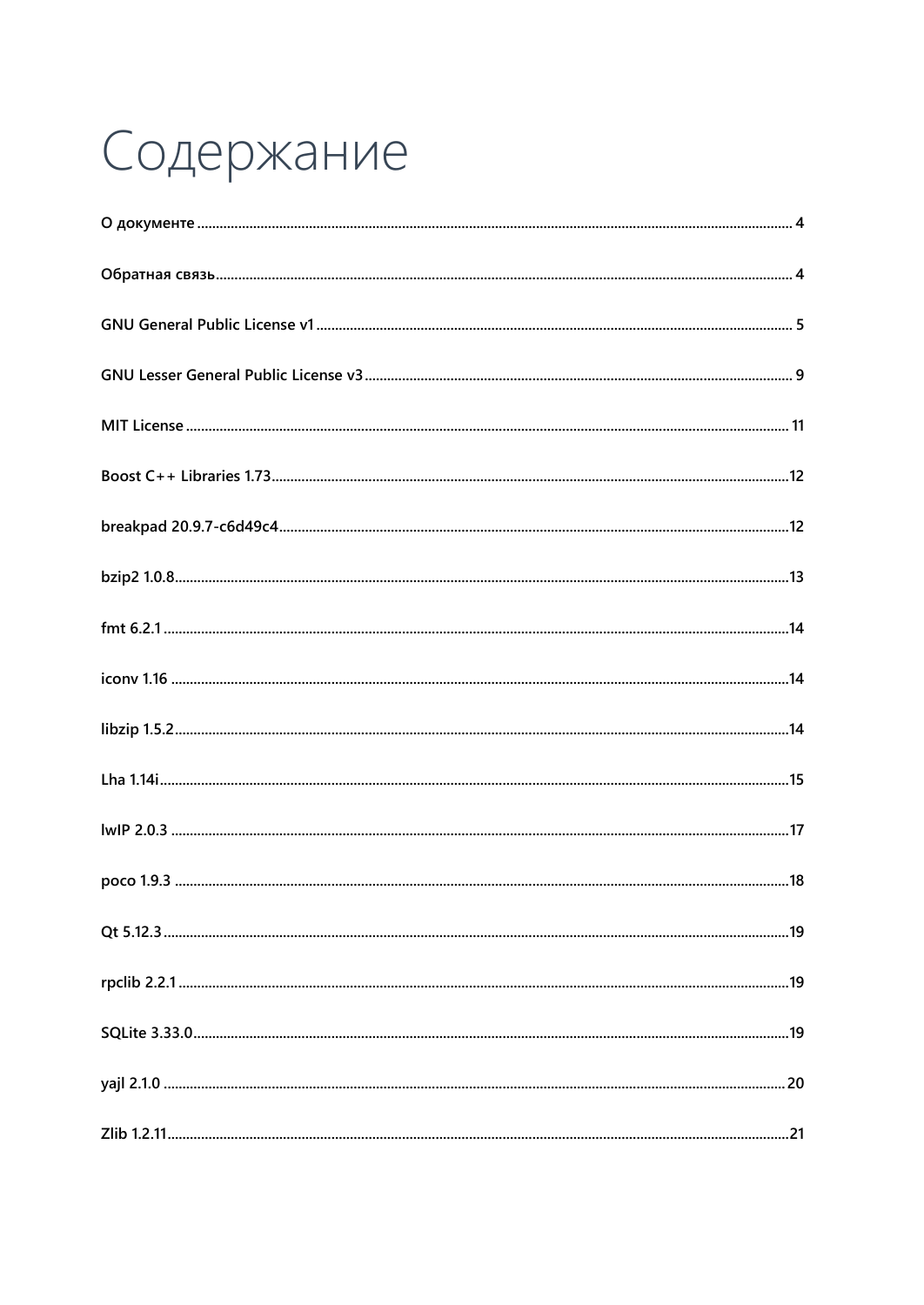# <span id="page-3-0"></span>О документе

При разработке программного обеспечения для ViPNet Client 4U for Linux использовались компоненты сторонних производителей. В данном документе приведены лицензионные соглашения на эти компоненты.

Текст всех лицензий приведен на языке оригинала, так как официальных переводов этих лицензий на русский язык не существует.



**Примечание.** По запросу компания ИнфоТеКС готова предоставить исходный код указанных компонентов, а также, если это оговаривает лицензия на компонент, исходный код этого компонента с внесенными изменениями.

### <span id="page-3-1"></span>Обратная связь

### Дополнительная информация

Сведения о продуктах и решениях ViPNet, распространенные вопросы и другая полезная информация собраны на сайте ИнфоТеКС:

- [Информация о продуктах ViPNet](https://infotecs.ru/product/).
- [Информация о решениях ViPNet](https://infotecs.ru/resheniya/).
- [Часто задаваемые вопросы](https://infotecs.ru/support/faq/).
- [Форум пользователей продуктов ViPNet](https://infotecs.ru/forum/).

#### Контактная информация

Если у вас есть вопросы, свяжитесь со специалистами ИнфоТеКС:

- Единый многоканальный телефон:
	- +7 (495) 737-6192,

8-800-250-0-260 — бесплатный звонок из России (кроме Москвы).

Служба поддержки: [hotline@infotecs.ru.](mailto:hotline@infotecs.ru)

[Форма для обращения в службу поддержки через сайт](https://infotecs.ru/support/request/).

Телефон для клиентов с расширенной поддержкой: +7 (495) 737-6196.

Отдел продаж: [soft@infotecs.ru.](mailto:soft@infotecs.ru)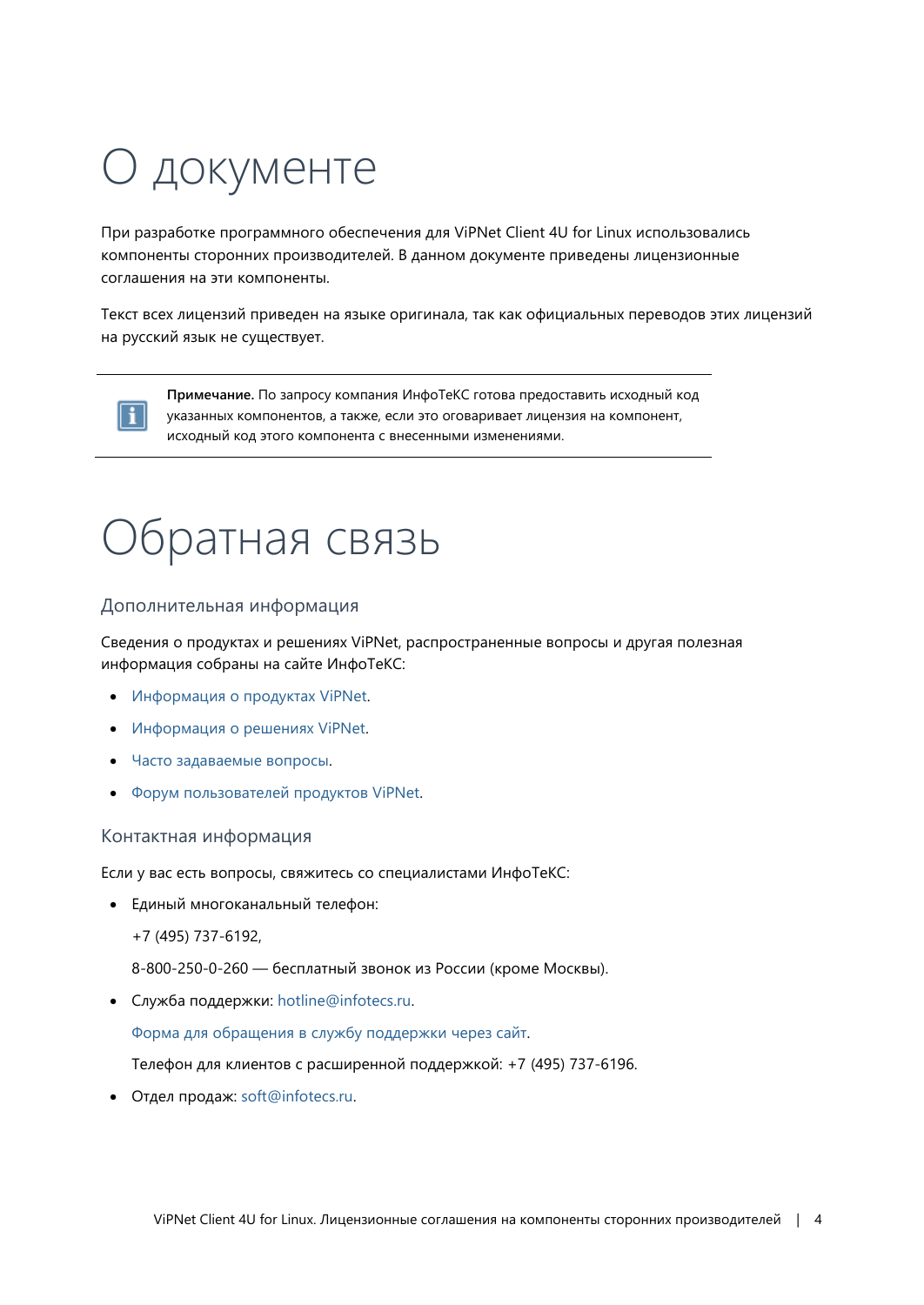Если вы обнаружили уязвимости в продуктах компании, сообщите о них по адресу [security-notifications@infotecs.ru](mailto:security-notifications@infotecs.ru). Распространение информации об уязвимостях продуктов компании ИнфоТеКС регулируется [политикой ответственного разглашения](https://infotecs.ru/disclosure.php).

### <span id="page-4-0"></span>GNU General Public License v1

#### **GNU GENERAL PUBLIC LICENSE**

#### **Version 1, February 1989**

Copyright (C) 1989 Free Software Foundation, Inc.

51 Franklin St, Fifth Floor, Boston, MA 02110-1301 USA

Everyone is permitted to copy and distribute verbatim copies of this license document, but changing it is not allowed.

#### **Preamble**

The license agreements of most software companies try to keep users at the mercy of those companies. By contrast, our General Public License is intended to guarantee your freedom to share and change free software--to make sure the software is free for all its users. The General Public License applies to the Free Software Foundation's software and to any other program whose authors commit to using it. You can use it for your programs, too.

When we speak of free software, we are referring to freedom, not price. Specifically, the General Public License is designed to make sure that you have the freedom to give away or sell copies of free software, that you receive source code or can get it if you want it, that you can change the software or use pieces of it in new free programs; and that you know you can do these things.

To protect your rights, we need to make restrictions that forbid anyone to deny you these rights or to ask you to surrender the rights. These restrictions translate to certain responsibilities for you if you distribute copies of the software, or if you modify it.

For example, if you distribute copies of a such a program, whether gratis or for a fee, you must give the recipients all the rights that you have. You must make sure that they, too, receive or can get the source code. And you must tell them their rights.

We protect your rights with two steps: (1) copyright the software, and (2) offer you this license which gives you legal permission to copy, distribute and/or modify the software.

Also, for each author's protection and ours, we want to make certain that everyone understands that there is no warranty for this free software. If the software is modified by someone else and passed on, we want its recipients to know that what they have is not the original, so that any problems introduced by others will not reflect on the original authors' reputations.

The precise terms and conditions for copying, distribution and modification follow.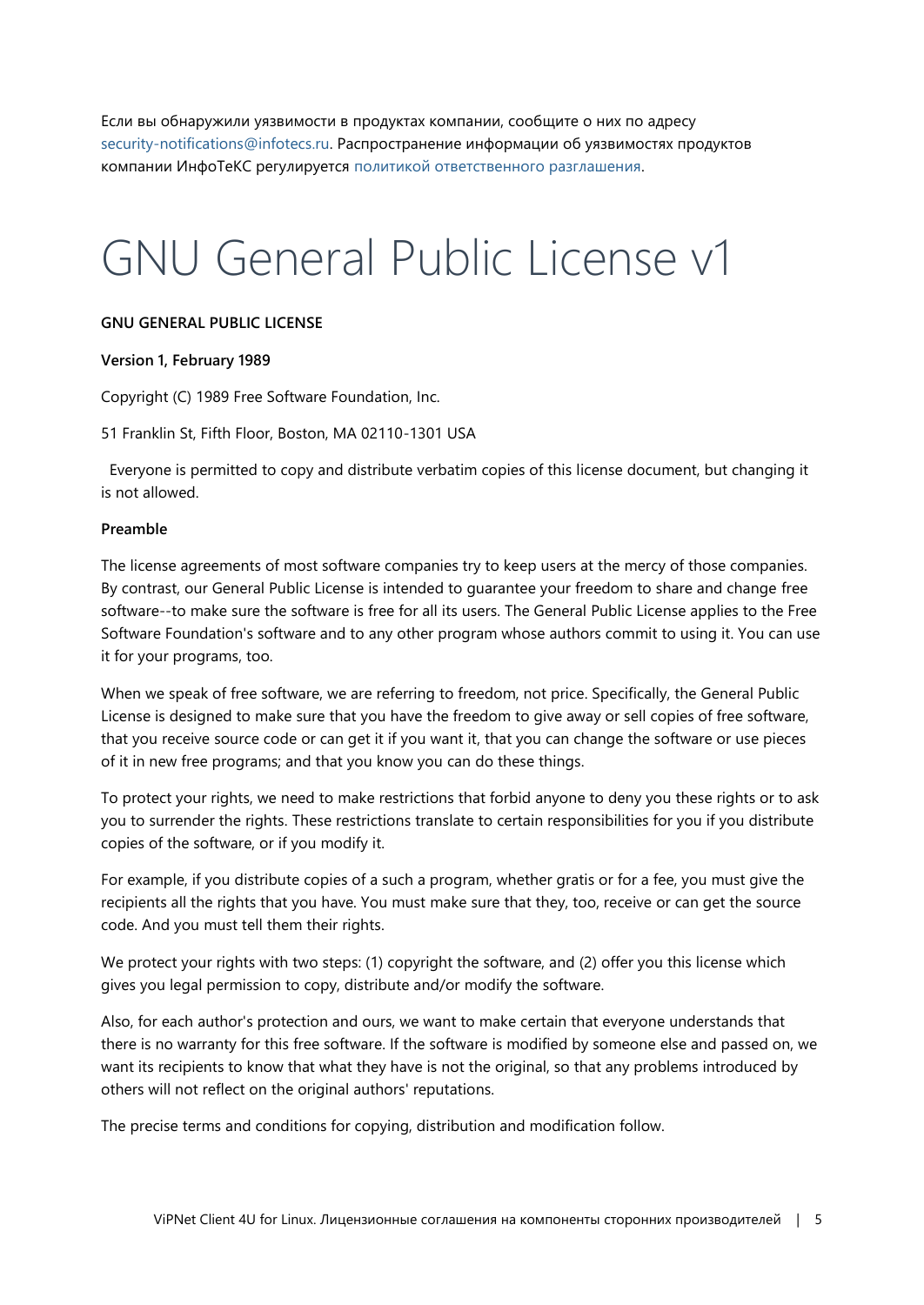### **GNU GENERAL PUBLIC LICENSE TERMS AND CONDITIONS FOR COPYING, DISTRIBUTION AND MODIFICATION**

0. This License Agreement applies to any program or other work which contains a notice placed by the copyright holder saying it may be distributed under the terms of this General Public License. The "Program", below, refers to any such program or work, and a "work based on the Program" means either the Program or any work containing the Program or a portion of it, either verbatim or with modifications. Each licensee is addressed as "you".

1. You may copy and distribute verbatim copies of the Program's source code as you receive it, in any medium, provided that you conspicuously and appropriately publish on each copy an appropriate copyright notice and disclaimer of warranty; keep intact all the notices that refer to this General Public License and to the absence of any warranty; and give any other recipients of the Program a copy of this General Public License along with the Program. You may charge a fee for the physical act of transferring a copy.

2. You may modify your copy or copies of the Program or any portion of it, and copy and distribute such modifications under the terms of Paragraph 1 above, provided that you also do the following:

a) cause the modified files to carry prominent notices stating that you changed the files and the date of any change; and

b) cause the whole of any work that you distribute or publish, that in whole or in part contains the Program or any part thereof, either with or without modifications, to be licensed at no charge to all third parties under the terms of this General Public License (except that you may choose to grant warranty protection to some or all third parties, at your option).

c) If the modified program normally reads commands interactively when run, you must cause it, when started running for such interactive use in the simplest and most usual way, to print or display an announcement including an appropriate copyright notice and a notice that there is no warranty (or else, saying that you provide a warranty) and that users may redistribute the program under these conditions, and telling the user how to view a copy of this General Public License.

d) You may charge a fee for the physical act of transferring a copy, and you may at your option offer warranty protection in exchange for a fee.

Mere aggregation of another independent work with the Program (or its derivative) on a volume of a storage or distribution medium does not bring the other work under the scope of these terms.

3. You may copy and distribute the Program (or a portion or derivative of it, under Paragraph 2) in object code or executable form under the terms of Paragraphs 1 and 2 above provided that you also do one of the following:

a) accompany it with the complete corresponding machine-readable source code, which must be distributed under the terms of Paragraphs 1 and 2 above; or,

b) accompany it with a written offer, valid for at least three years, to give any third party free (except for a nominal charge for the cost of distribution) a complete machine-readable copy of the corresponding source code, to be distributed under the terms of Paragraphs 1 and 2 above; or,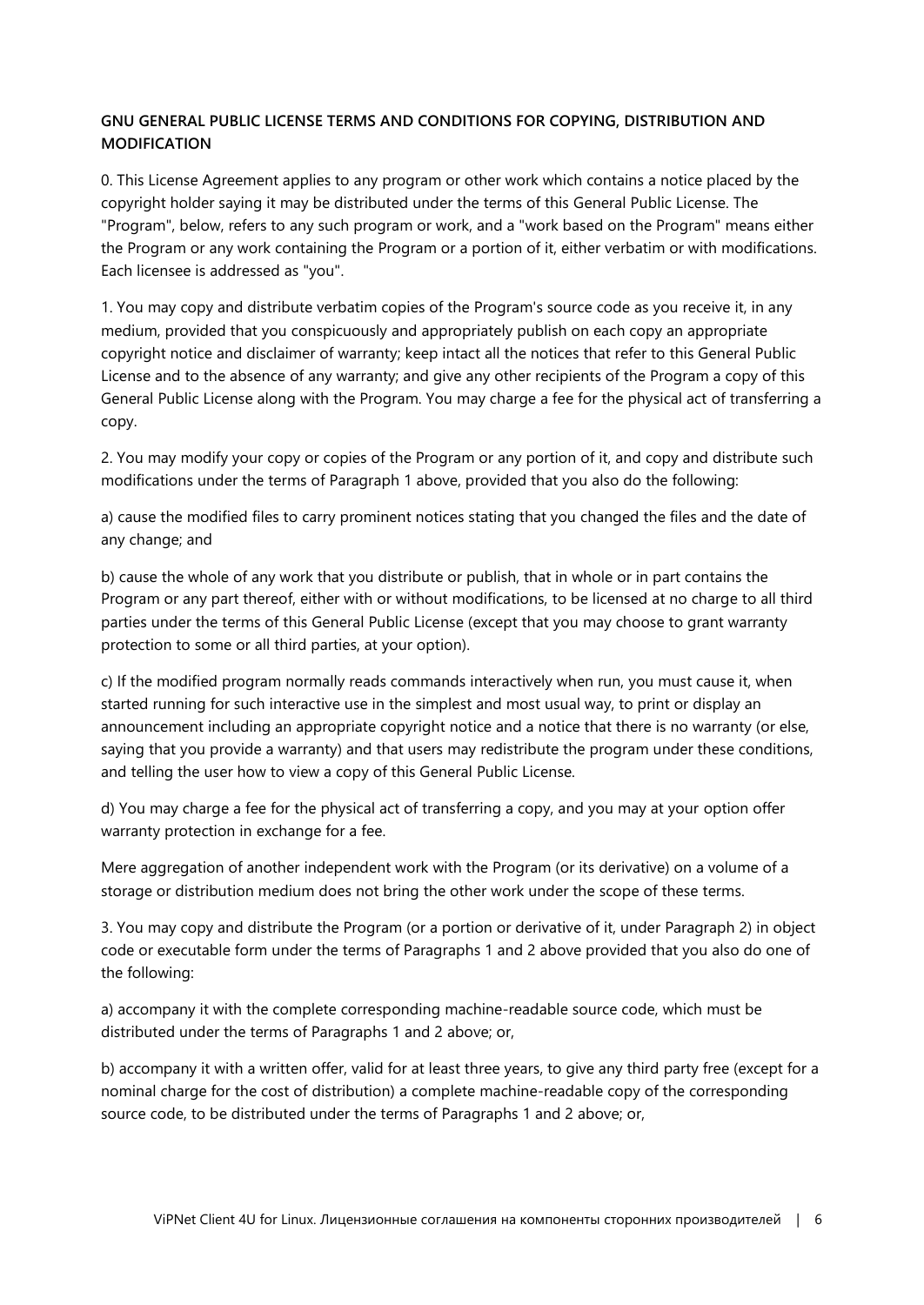c) accompany it with the information you received as to where the corresponding source code may be obtained. (This alternative is allowed only for noncommercial distribution and only if you received the program in object code or executable form alone.)

Source code for a work means the preferred form of the work for making modifications to it. For an executable file, complete source code means all the source code for all modules it contains; but, as a special exception, it need not include source code for modules which are standard libraries that accompany the operating system on which the executable file runs, or for standard header files or definitions files that accompany that operating system.

4. You may not copy, modify, sublicense, distribute or transfer the Program except as expressly provided under this General Public License. Any attempt otherwise to copy, modify, sublicense, distribute or transfer the Program is void, and will automatically terminate your rights to use the Program under this License. However, parties who have received copies, or rights to use copies, from you under this General Public License will not have their licenses terminated so long as such parties remain in full compliance.

5. By copying, distributing or modifying the Program (or any work based on the Program) you indicate your acceptance of this license to do so, and all its terms and conditions.

6. Each time you redistribute the Program (or any work based on the Program), the recipient automatically receives a license from the original licensor to copy, distribute or modify the Program subject to these terms and conditions. You may not impose any further restrictions on the recipients' exercise of the rights granted herein.

7. The Free Software Foundation may publish revised and/or new versions of the General Public License from time to time. Such new versions will be similar in spirit to the present version, but may differ in detail to address new problems or concerns.

Each version is given a distinguishing version number. If the Program specifies a version number of the license which applies to it and "any later version", you have the option of following the terms and conditions either of that version or of any later version published by the Free Software Foundation. If the Program does not specify a version number of the license, you may choose any version ever published by the Free Software Foundation.

8. If you wish to incorporate parts of the Program into other free programs whose distribution conditions are different, write to the author to ask for permission. For software which is copyrighted by the Free Software Foundation, write to the Free Software Foundation; we sometimes make exceptions for this. Our decision will be guided by the two goals of preserving the free status of all derivatives of our free software and of promoting the sharing and reuse of software generally.

#### **NO WARRANTY**

9. BECAUSE THE PROGRAM IS LICENSED FREE OF CHARGE, THERE IS NO WARRANTY FOR THE PROGRAM, TO THE EXTENT PERMITTED BY APPLICABLE LAW. EXCEPT WHEN OTHERWISE STATED IN WRITING THE COPYRIGHT HOLDERS AND/OR OTHER PARTIES PROVIDE THE PROGRAM "AS IS" WITHOUT WARRANTY OF ANY KIND, EITHER EXPRESSED OR IMPLIED, INCLUDING, BUT NOT LIMITED TO, THE IMPLIED WARRANTIES OF MERCHANTABILITY AND FITNESS FOR A PARTICULAR PURPOSE. THE ENTIRE RISK AS TO THE QUALITY AND PERFORMANCE OF THE PROGRAM IS WITH YOU. SHOULD THE PROGRAM PROVE DEFECTIVE, YOU ASSUME THE COST OF ALL NECESSARY SERVICING, REPAIR OR CORRECTION.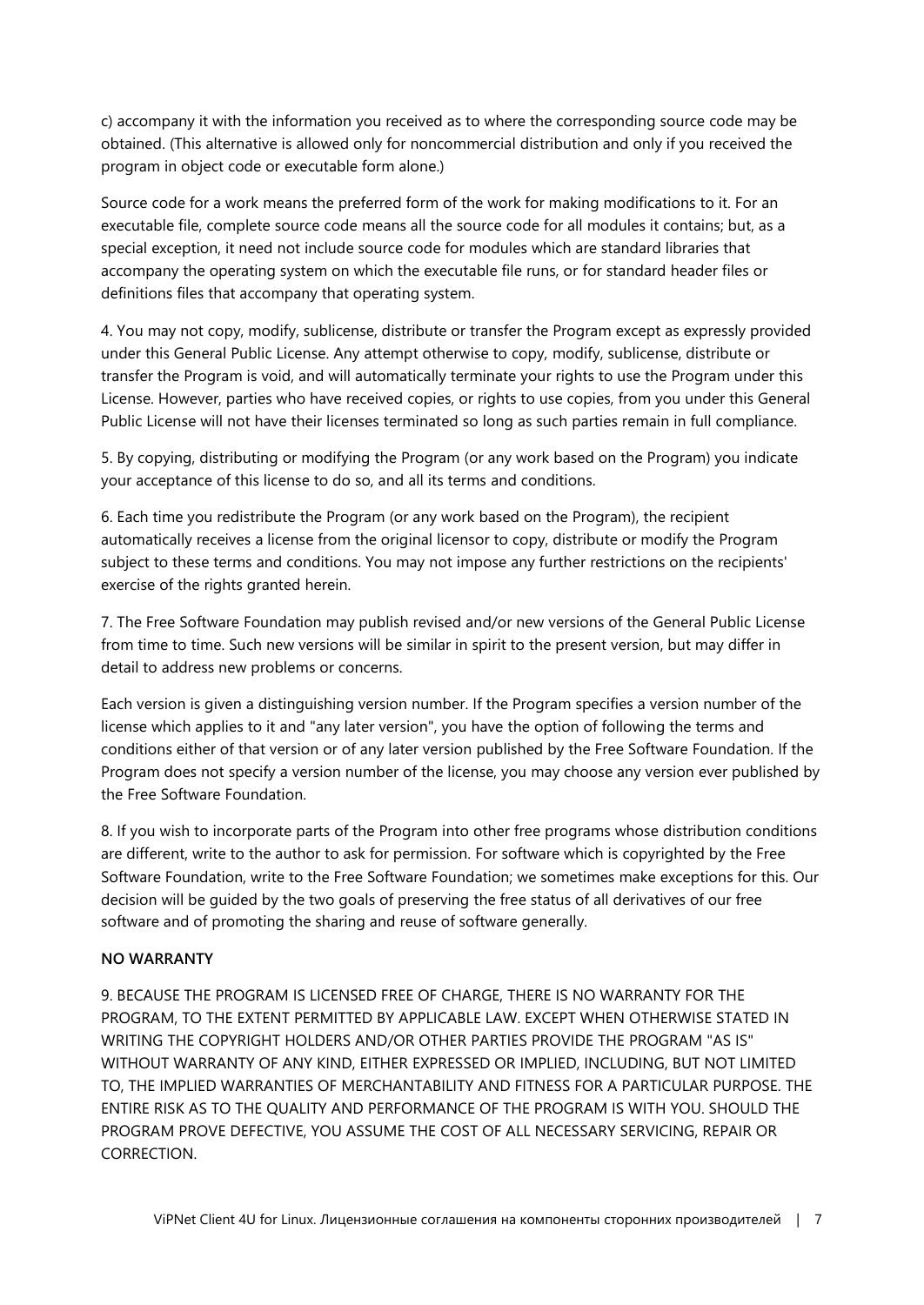10. IN NO EVENT UNLESS REQUIRED BY APPLICABLE LAW OR AGREED TO IN WRITING WILL ANY COPYRIGHT HOLDER, OR ANY OTHER PARTY WHO MAY MODIFY AND/OR REDISTRIBUTE THE PROGRAM AS PERMITTED ABOVE, BE LIABLE TO YOU FOR DAMAGES, INCLUDING ANY GENERAL, SPECIAL, INCIDENTAL OR CONSEQUENTIAL DAMAGES ARISING OUT OF THE USE OR INABILITY TO USE THE PROGRAM (INCLUDING BUT NOT LIMITED TO LOSS OF DATA OR DATA BEING RENDERED INACCURATE OR LOSSES SUSTAINED BY YOU OR THIRD PARTIES OR A FAILURE OF THE PROGRAM TO OPERATE WITH ANY OTHER PROGRAMS), EVEN IF SUCH HOLDER OR OTHER PARTY HAS BEEN ADVISED OF THE POSSIBILITY OF SUCH DAMAGES.

#### END OF TERMS AND CONDITIONS

#### **Appendix: How to Apply These Terms to Your New Programs**

If you develop a new program, and you want it to be of the greatest possible use to humanity, the best way to achieve this is to make it free software which everyone can redistribute and change under these terms.

To do so, attach the following notices to the program. It is safest to attach them to the start of each source file to most effectively convey the exclusion of warranty; and each file should have at least the "copyright" line and a pointer to where the full notice is found.

 $\zeta$ one line to give the program's name and a brief idea of what it does.> Copyright (C) 19yy <name of author>

This program is free software; you can redistribute it and/or modify it under the terms of the GNU General Public License as published by the Free Software Foundation; either version 1, or (at your option) any later version.

This program is distributed in the hope that it will be useful, but WITHOUT ANY WARRANTY; without even the implied warranty of MERCHANTABILITY or FITNESS FOR A PARTICULAR PURPOSE. See the GNU General Public License for more details.

You should have received a copy of the GNU General Public License along with this program; if not, write to the Free Software Foundation, Inc., 51 Franklin Street, Fifth Floor, Boston MA 02110-1301 USA.

Also add information on how to contact you by electronic and paper mail.

If the program is interactive, make it output a short notice like this when it starts in an interactive mode:

Gnomovision version 69, Copyright (C) 19xx name of author Gnomovision comes with ABSOLUTELY NO WARRANTY; for details type `show w'. This is free software, and you are welcome to redistribute it under certain conditions; type `show c' for details.

The hypothetical commands `show w' and `show c' should show the appropriate parts of the General Public License. Of course, the commands you use may be called something other than `show w' and `show c'; they could even be mouse-clicks or menu items--whatever suits your program.

You should also get your employer (if you work as a programmer) or your school, if any, to sign a "copyright disclaimer" for the program, if necessary. Here a sample; alter the names:

Yoyodyne, Inc., hereby disclaims all copyright interest in the program `Gnomovision' (a program to direct compilers to make passes at assemblers) written by James Hacker.

<signature of Ty Coon>, 1 April 1989

Ty Coon, President of Vice

That's all there is to it!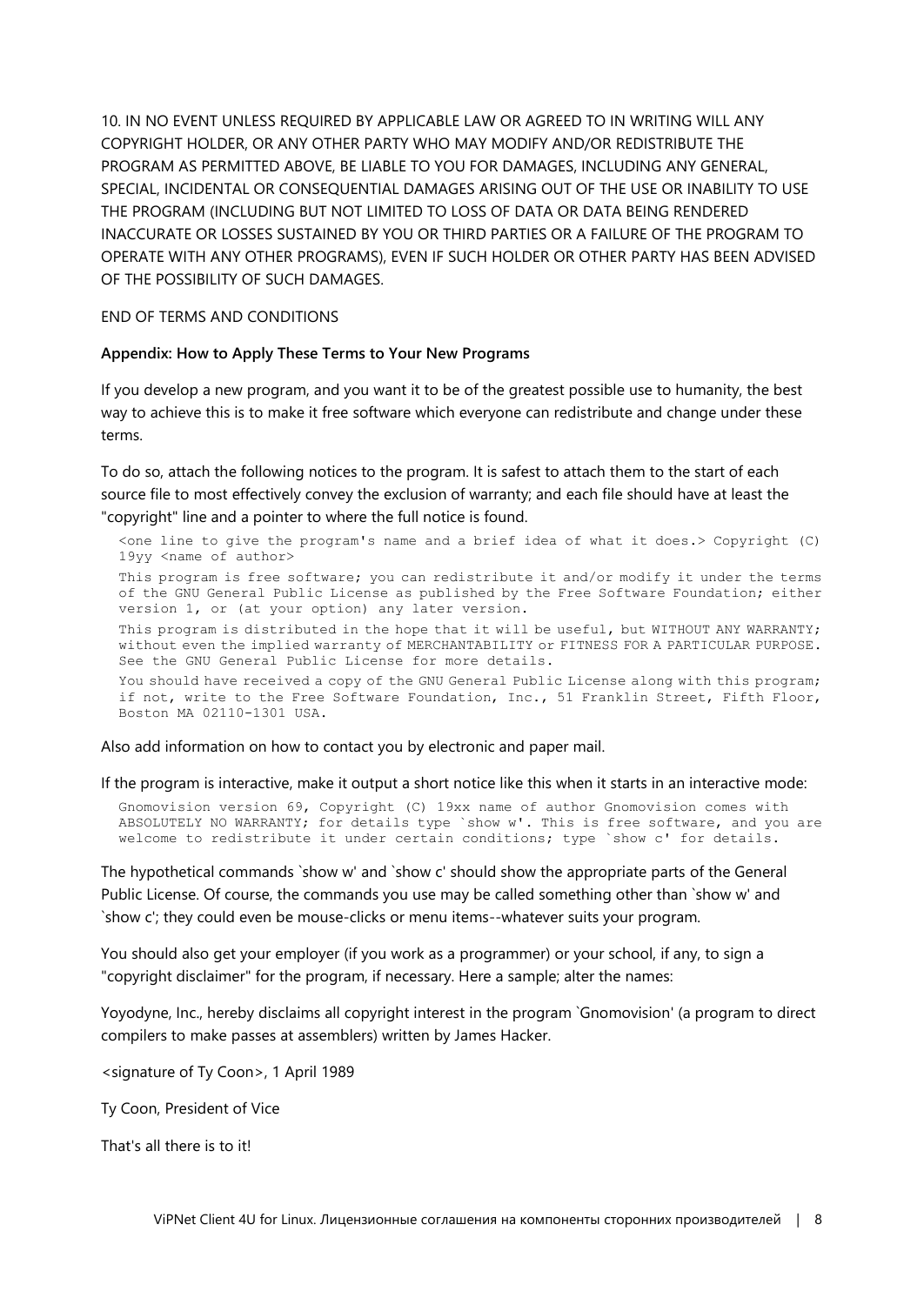# <span id="page-8-0"></span>GNU Lesser General Public License v3

Version 3, 29 June 2007

Copyright (C) 2007 Free Software Foundation, Inc. <http://fsf.org/>

Everyone is permitted to copy and distribute verbatim copies of this license document, but changing it is not allowed.

This version of the GNU Lesser General Public License incorporates the terms and conditions of version 3 of the GNU General Public License, supplemented by the additional permissions listed below.

### **0. Additional Definitions.**

As used herein, "this License" refers to version 3 of the GNU Lesser General Public License, and the "GNU GPL" refers to version 3 of the GNU General Public License.

"The Library" refers to a covered work governed by this License, other than an Application or a Combined Work as defined below.

An "Application" is any work that makes use of an interface provided by the Library, but which is not otherwise based on the Library. Defining a subclass of a class defined by the Library is deemed a mode of using an interface provided by the Library.

A "Combined Work" is a work produced by combining or linking an Application with the Library. The particular version of the Library with which the Combined Work was made is also called the "Linked Version".

The "Minimal Corresponding Source" for a Combined Work means the Corresponding Source for the Combined Work, excluding any source code for portions of the Combined Work that, considered in isolation, are based on the Application, and not on the Linked Version.

The "Corresponding Application Code" for a Combined Work means the object code and/or source code for the Application, including any data and utility programs needed for reproducing the Combined Work from the Application, but excluding the System Libraries of the Combined Work.

#### **1. Exception to Section 3 of the GNU GPL.**

You may convey a covered work under sections 3 and 4 of this License without being bound by section 3 of the GNU GPL.

### **2. Conveying Modified Versions.**

If you modify a copy of the Library, and, in your modifications, a facility refers to a function or data to be supplied by an Application that uses the facility (other than as an argument passed when the facility is invoked), then you may convey a copy of the modified version: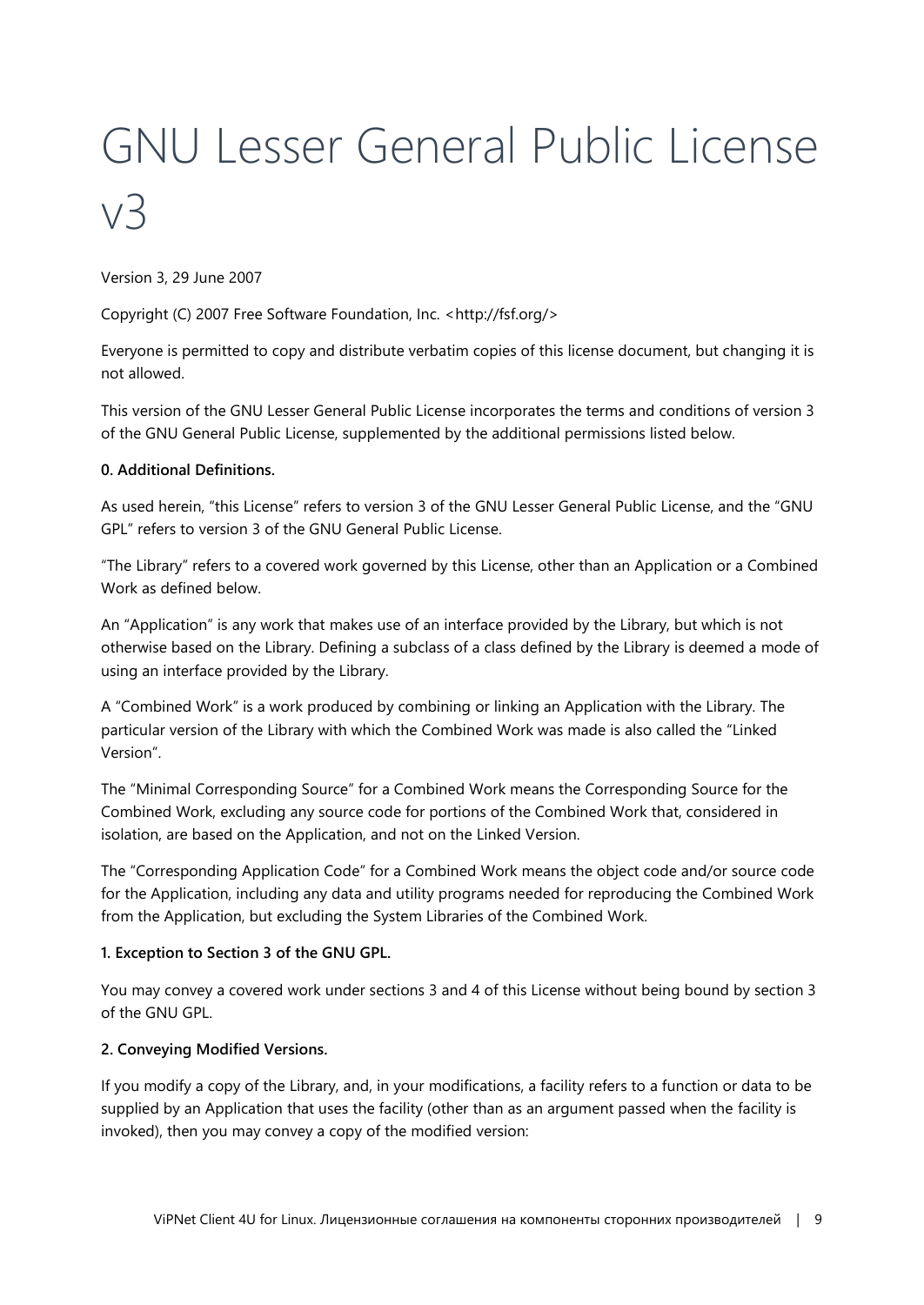a) under this License, provided that you make a good faith effort to ensure that, in the event an Application does not supply the function or data, the facility still operates, and performs whatever part of its purpose remains meaningful, or

b) under the GNU GPL, with none of the additional permissions of this License applicable to that copy.

### **3. Object Code Incorporating Material from Library Header Files.**

The object code form of an Application may incorporate material from a header file that is part of the Library. You may convey such object code under terms of your choice, provided that, if the incorporated material is not limited to numerical parameters, data structure layouts and accessors, or small macros, inline functions and templates (ten or fewer lines in length), you do both of the following:

a) Give prominent notice with each copy of the object code that the Library is used in it and that the Library and its use are covered by this License.

b) Accompany the object code with a copy of the GNU GPL and this license document.

### **4. Combined Works.**

You may convey a Combined Work under terms of your choice that, taken together, effectively do not restrict modification of the portions of the Library contained in the Combined Work and reverse engineering for debugging such modifications, if you also do each of the following:

- a) Give prominent notice with each copy of the Combined Work that the Library is used in it and that the Library and its use are covered by this License.
- b) Accompany the Combined Work with a copy of the GNU GPL and this license document.
- c) For a Combined Work that displays copyright notices during execution, include the copyright notice for the Library among these notices, as well as a reference directing the user to the copies of the GNU GPL and this license document.
- d) Do one of the following:
- 0) Convey the Minimal Corresponding Source under the terms of this License, and the Corresponding Application Code in a form suitable for, and under terms that permit, the user to recombine or relink the Application with a modified version of the Linked Version to produce a modified Combined Work, in the manner specified by section 6 of the GNU GPL for conveying Corresponding Source.
- 1) Use a suitable shared library mechanism for linking with the Library. A suitable mechanism is one that (a) uses at run time a copy of the Library already present on the user's computer system, and (b) will operate properly with a modified version of the Library that is interface-compatible with the Linked Version.
- e) Provide Installation Information, but only if you would otherwise be required to provide such information under section 6 of the GNU GPL, and only to the extent that such information is necessary to install and execute a modified version of the Combined Work produced by recombining or relinking the Application with a modified version of the Linked Version. (If you use option 4d0, the Installation Information must accompany the Minimal Corresponding Source and Corresponding Application Code. If you use option 4d1, you must provide the Installation Information in the manner specified by section 6 of the GNU GPL for conveying Corresponding Source.)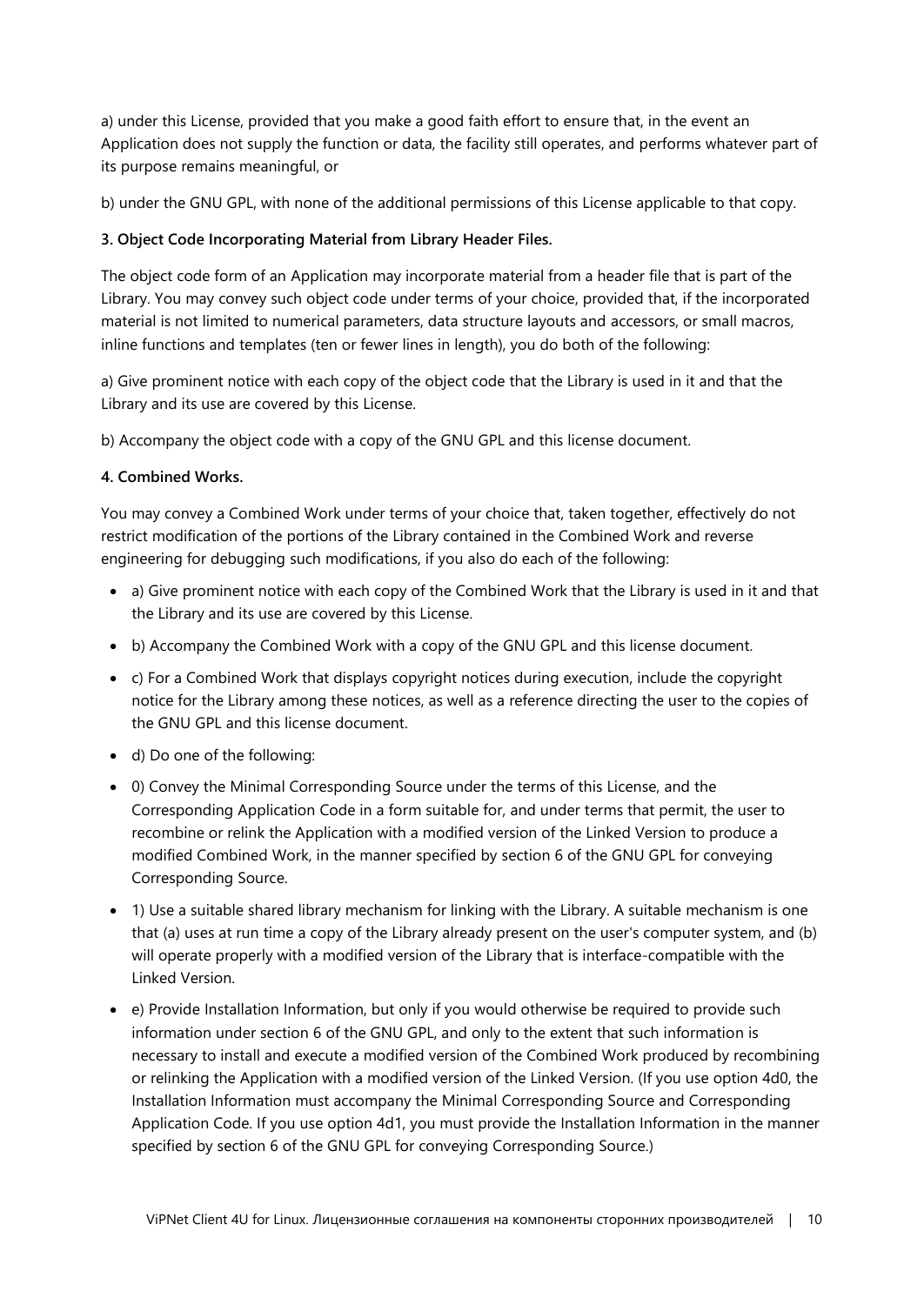### **5. Combined Libraries.**

You may place library facilities that are a work based on the Library side by side in a single library together with other library facilities that are not Applications and are not covered by this License, and convey such a combined library under terms of your choice, if you do both of the following:

- a) Accompany the combined library with a copy of the same work based on the Library, uncombined with any other library facilities, conveyed under the terms of this License.
- b) Give prominent notice with the combined library that part of it is a work based on the Library, and explaining where to find the accompanying uncombined form of the same work.

### **6. Revised Versions of the GNU Lesser General Public License.**

The Free Software Foundation may publish revised and/or new versions of the GNU Lesser General Public License from time to time. Such new versions will be similar in spirit to the present version, but may differ in detail to address new problems or concerns.

Each version is given a distinguishing version number. If the Library as you received it specifies that a certain numbered version of the GNU Lesser General Public License "or any later version" applies to it, you have the option of following the terms and conditions either of that published version or of any later version published by the Free Software Foundation. If the Library as you received it does not specify a version number of the GNU Lesser General Public License, you may choose any version of the GNU Lesser General Public License ever published by the Free Software Foundation.

If the Library as you received it specifies that a proxy can decide whether future versions of the GNU Lesser General Public License shall apply, that proxy's public statement of acceptance of any version is permanent authorization for you to choose that version for the Library.

### <span id="page-10-0"></span>MIT License

**The MIT License (MIT)**

Copyright <YEAR> <COPYRIGHT HOLDER>

Permission is hereby granted, free of charge, to any person obtaining a copy of this software and associated documentation files (the "Software"), to deal in the Software without restriction, including without limitation the rights to use, copy, modify, merge, publish, distribute, sublicense, and/or sell copies of the Software, and to permit persons to whom the Software is furnished to do so, subject to the following conditions:

The above copyright notice and this permission notice shall be included in all copies or substantial portions of the Software.

THE SOFTWARE IS PROVIDED "AS IS", WITHOUT WARRANTY OF ANY KIND, EXPRESS OR IMPLIED, INCLUDING BUT NOT LIMITED TO THE WARRANTIES OF MERCHANTABILITY, FITNESS FOR A PARTICULAR PURPOSE AND NONINFRINGEMENT. IN NO EVENT SHALL THE AUTHORS OR COPYRIGHT HOLDERS BE LIABLE FOR ANY CLAIM, DAMAGES OR OTHER LIABILITY, WHETHER IN AN ACTION OF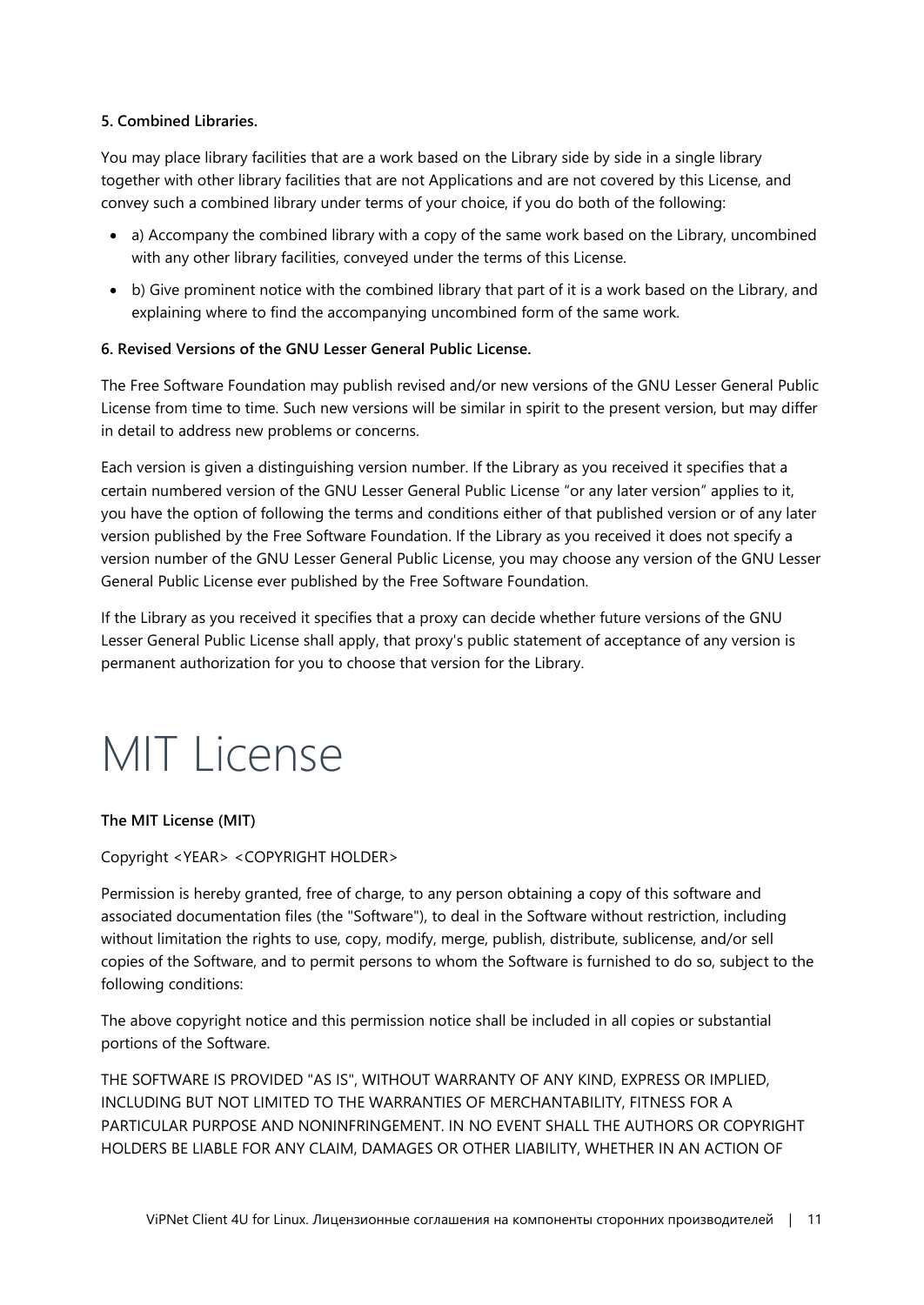<span id="page-11-0"></span>CONTRACT, TORT OR OTHERWISE, ARISING FROM, OUT OF OR IN CONNECTION WITH THE SOFTWARE OR THE USE OR OTHER DEALINGS IN THE SOFTWARE.

### Boost C++ Libraries 1.73

#### **Boost Software License - Version 1.0 - August 17th, 2003**

Permission is hereby granted, free of charge, to any person or organization obtaining a copy of the software and accompanying documentation covered by this license (the "Software") to use, reproduce, display, distribute, execute, and transmit the Software, and to prepare derivative works of the Software, and to permit third-parties to whom the Software is furnished to do so, all subject to the following:

The copyright notices in the Software and this entire statement, including the above license grant, this restriction and the following disclaimer, must be included in all copies of the Software, in whole or in part, and all derivative works of the Software, unless such copies or derivative works are solely in the form of machine-executable object code generated by a source language processor.

THE SOFTWARE IS PROVIDED "AS IS", WITHOUT WARRANTY OF ANY KIND, EXPRESS OR IMPLIED, INCLUDING BUT NOT LIMITED TO THE WARRANTIES OF MERCHANTABILITY, FITNESS FOR A PARTICULAR PURPOSE, TITLE AND NON-INFRINGEMENT. IN NO EVENT SHALL THE COPYRIGHT HOLDERS OR ANYONE DISTRIBUTING THE SOFTWARE BE LIABLE FOR ANY DAMAGES OR OTHER LIABILITY, WHETHER IN CONTRACT, TORT OR OTHERWISE, ARISING FROM, OUT OF OR IN CONNECTION WITH THE SOFTWARE OR THE USE OR OTHER DEALINGS IN THE SOFTWARE.

### <span id="page-11-1"></span>breakpad 20.9.7-c6d49c4

Chrome 58 snapshot

Copyright (c) 2006, Google Inc.

All rights reserved.

Redistribution and use in source and binary forms, with or without modification, are permitted provided that the following conditions are met:

\* Redistributions of source code must retain the above copyright notice, this list of conditions and the following disclaimer.

\* Redistributions in binary form must reproduce the above copyright notice, this list of conditions and the following disclaimer in the documentation and/or other materials provided with the distribution.

\* Neither the name of Google Inc. nor the names of its contributors may be used to endorse or promote products derived from this software without specific prior written permission.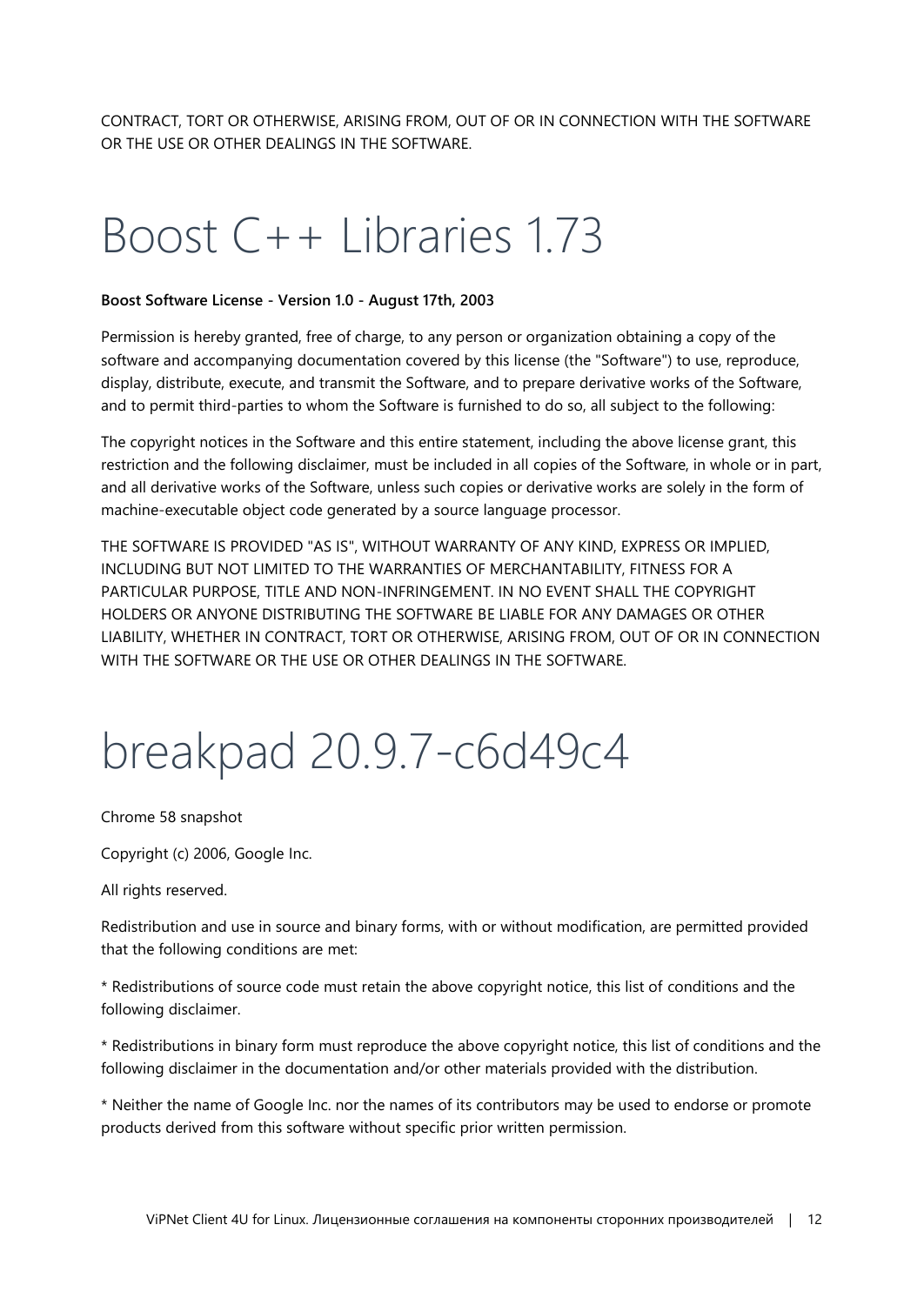THIS SOFTWARE IS PROVIDED BY THE COPYRIGHT HOLDERS AND CONTRIBUTORS "AS IS" AND ANY EXPRESS OR IMPLIED WARRANTIES, INCLUDING, BUT NOT LIMITED TO, THE IMPLIED WARRANTIES OF MERCHANTABILITY AND FITNESS FOR A PARTICULAR PURPOSE ARE DISCLAIMED. IN NO EVENT SHALL THE COPYRIGHT OWNER OR CONTRIBUTORS BE LIABLE FOR ANY DIRECT, INDIRECT, INCIDENTAL, SPECIAL, EXEMPLARY, OR CONSEQUENTIAL DAMAGES (INCLUDING, BUT NOT LIMITED TO, PROCUREMENT OF SUBSTITUTE GOODS OR SERVICES; LOSS OF USE, DATA, OR PROFITS; OR BUSINESS INTERRUPTION) HOWEVER CAUSED AND ON ANY THEORY OF LIABILITY, WHETHER IN CONTRACT, STRICT LIABILITY, OR TORT (INCLUDING NEGLIGENCE OR OTHERWISE) ARISING IN ANY WAY OUT OF THE USE OF THIS SOFTWARE, EVEN IF ADVISED OF THE POSSIBILITY OF SUCH DAMAGE.

-------------------------------------------------------------------

Copyright 2001-2004 Unicode, Inc.

Disclaimer

This source code is provided as is by Unicode, Inc. No claims are made as to fitness for any particular purpose. No warranties of any kind are expressed or implied. The recipient agrees to determine applicability of information provided. If this file has been purchased on magnetic or optical media from Unicode, Inc., the sole remedy for any claim will be exchange of defective media within 90 days of receipt.

Limitations on Rights to Redistribute This Code

Unicode, Inc. hereby grants the right to freely use the information supplied in this file in the creation of products supporting the Unicode Standard, and to make copies of this file in any form for internal or external distribution as long as this notice remains attached.

# <span id="page-12-0"></span>bzip2 1.0.8

This package (bzip2) was created by Philippe Troin <phil@fifi.org>. It is currently mantained by Anibal Monsalve Salazar <anibal@debian.org>. This package is Copyright (C) 1999, 2000, 2001, 2002 Philippe Troin <phil@fifi.org> and Copyright (C) 2004-2007 Anibal Monsalve Salazar. It is licensed under the GNU General Public License (см. [GNU General Public License v1](#page-4-0) на стр. [5\)](#page-4-0).

This program, "bzip2", the associated library "libbzip2", and all documentation, are copyright (C) 1996-2010 Julian R Seward. All rights reserved.

Redistribution and use in source and binary forms, with or without modification, are permitted provided that the following conditions are met:

1.Redistributions of source code must retain the above copyright notice, this list of conditions and the following disclaimer.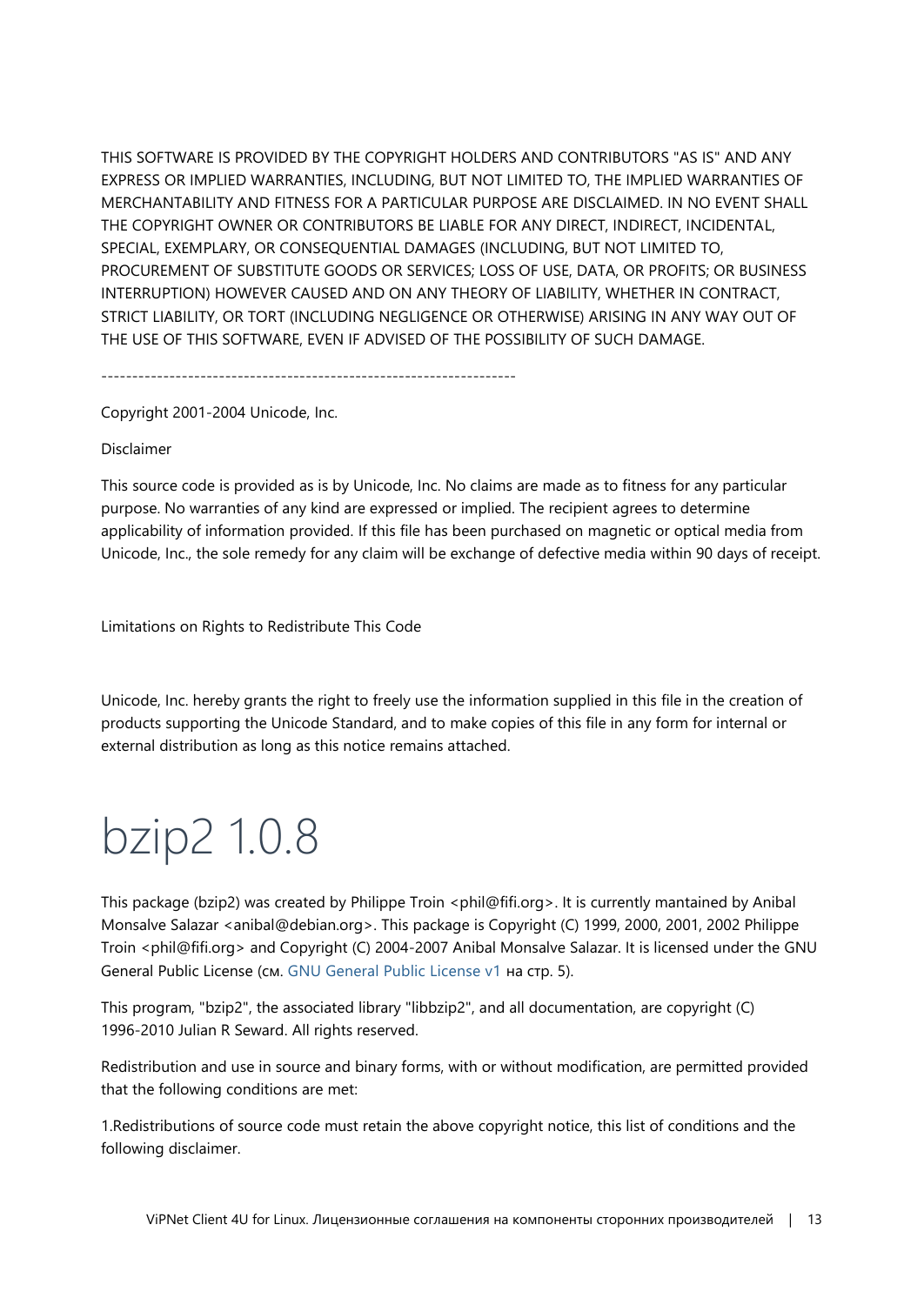2.The origin of this software must not be misrepresented; you must not claim that you wrote the original software. If you use this software in a product, an acknowledgment in the product documentation would be appreciated but is not required.

3.Altered source versions must be plainly marked as such, and must not be misrepresented as being the original software.

4.The name of the author may not be used to endorse or promote products derived from this software without specific prior written permission.

THIS SOFTWARE IS PROVIDED BY THE AUTHOR ``AS IS'' AND ANY EXPRESS OR IMPLIED WARRANTIES, INCLUDING, BUT NOT LIMITED TO, THE IMPLIED WARRANTIES OF MERCHANTABILITY AND FITNESS FOR A PARTICULAR PURPOSE ARE DISCLAIMED. IN NO EVENT SHALL THE AUTHOR BE LIABLE FOR ANY DIRECT, INDIRECT, INCIDENTAL, SPECIAL, EXEMPLARY, OR CONSEQUENTIAL DAMAGES (INCLUDING, BUT NOT LIMITED TO, PROCUREMENT OF SUBSTITUTE GOODS OR SERVICES; LOSS OF USE, DATA, OR PROFITS; OR BUSINESS INTERRUPTION) HOWEVER CAUSED AND ON ANY THEORY OF LIABILITY, WHETHER IN CONTRACT, STRICT LIABILITY, OR TORT (INCLUDING NEGLIGENCE OR OTHERWISE) ARISING IN ANY WAY OUT OF THE USE OF THIS SOFTWARE, EVEN IF ADVISED OF THE POSSIBILITY OF SUCH DAMAGE.

Julian Seward, jseward@bzip.org

<span id="page-13-0"></span>bzip2/libbzip2 version 1.0.6 of 6 September 2010

### fmt 6.2.1

<span id="page-13-1"></span>См. текст лицензии [MIT License](#page-10-0) (на стр. [11\)](#page-10-0).

### iconv 1.16

<span id="page-13-2"></span>См. текст лицензии [GNU Lesser General Public License v3](#page-8-0) (на стр. [9\)](#page-8-0).

### libzip 1.5.2

libzip is released under a 3-clause BSD license:

Copyright (C) 1999-2018 Dieter Baron and Thomas Klausner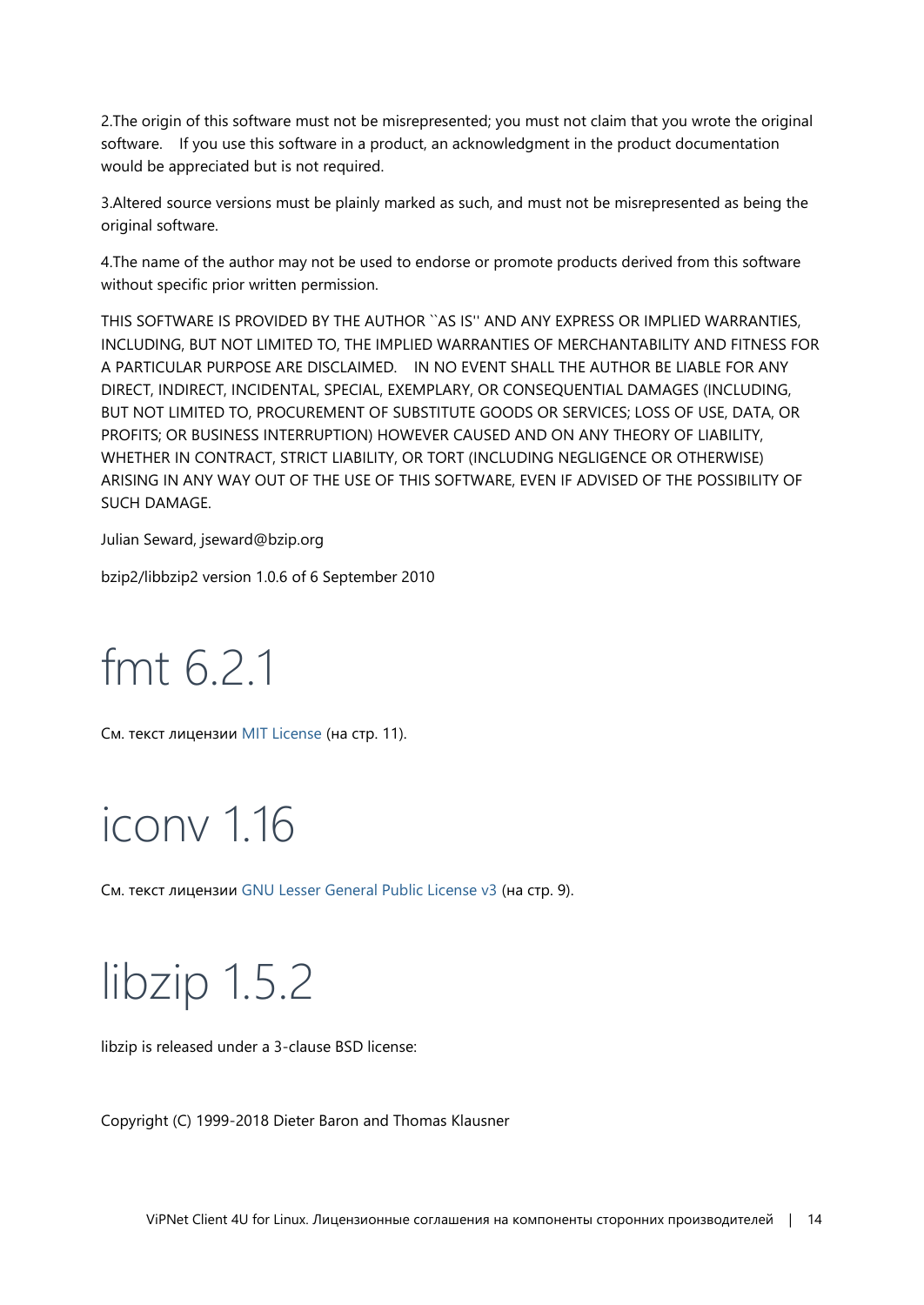The authors can be contacted at libzip@nih.at

Redistribution and use in source and binary forms, with or without modification, are permitted provided that the following conditions are met:

- **1** Redistributions of source code must retain the above copyright notice, this list of conditions and the following disclaimer.
- **2** Redistributions in binary form must reproduce the above copyright notice, this list of conditions and the following disclaimer in the documentation and/or other materials provided with the distribution.
- **3** The names of the authors may not be used to endorse or promote products derived from this software without specific prior written permission.

THIS SOFTWARE IS PROVIDED BY THE AUTHORS ``AS IS'' AND ANY EXPRESS OR IMPLIED WARRANTIES, INCLUDING, BUT NOT LIMITED TO, THE IMPLIED WARRANTIES OF MERCHANTABILITY AND FITNESS FOR A PARTICULAR PURPOSE ARE DISCLAIMED. IN NO EVENT SHALL THE AUTHORS BE LIABLE FOR ANY DIRECT, INDIRECT, INCIDENTAL, SPECIAL, EXEMPLARY, OR CONSEQUENTIAL DAMAGES (INCLUDING, BUT NOT LIMITED TO, PROCUREMENT OF SUBSTITUTE GOODS OR SERVICES; LOSS OF USE, DATA, OR PROFITS; OR BUSINESS INTERRUPTION) HOWEVER CAUSED AND ON ANY THEORY OF LIABILITY, WHETHER IN CONTRACT, STRICT LIABILITY, OR TORT (INCLUDING NEGLIGENCE OR OTHERWISE) ARISING IN ANY WAY OUT OF THE USE OF THIS SOFTWARE, EVEN IF ADVISED OF THE POSSIBILITY OF SUCH DAMAGE.

### <span id="page-14-0"></span>Lha 1.14i

This package was debianized by Atsushi KAMOSHIDA kamop@post1.com on

Sun, 13 Apr 1997 17:52:59 +0900.

It was downloaded from http://www2m.biglobe.ne.jp/~dolphin/lha/lha.htm

Upstream Authors:

LHarc 0.01-1.00: Yooichi Tagawa (LHa code taken from here, 1988-1989) Nikkei-mix ID: y.tagawa (Now this is defunct BBS, Licensing term in manual page come from his licence for lharc) His new web page seems to be www2s.biglibe.ne.jp/~yex/ yooedit2001@yahoo.co.jp is the contact e-mail address for another software. Page updated at least July/2001

LHa 0.01-1.00: Masaru Oki (LHa original author, 1991-1992) E-Mail address: oki@netbsd.org

LHa 1.10-1.14: Nobutaka Watazaki (Last official release? 1993-1995)

ALICE-NET ALS00595 Nasty

E-Mail JBD02514@niftyserve.or.jp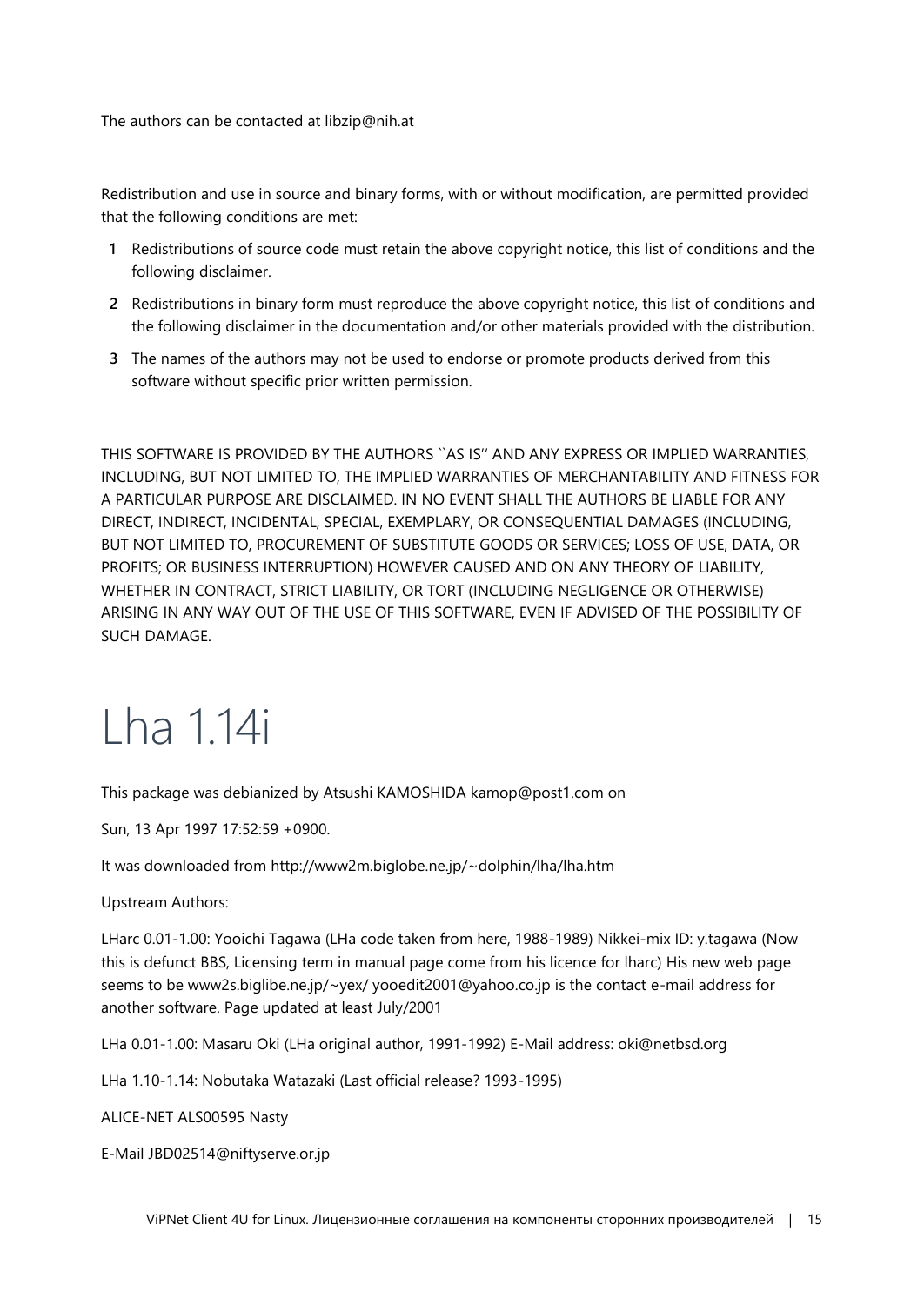E-Mail femcs@mbox.kyoto-inet.or.jp

NIFTY-Serve JBD02514

E-Mail address: watazaki@shimadzu.co.jp

E-Mail address: watazaki@shimadzusd.co.jp

Lha 1.14a-1.14e: Tsugio Okamoto <tsugio@muc.biglobe.ne.jp> (1996-2000)

Copyright:

Original Source Code License Statement:

/\* Copyright (C) MCMLXXXIX Yooichi.Tagawa \*/

/\* Modified Nobutaka Watazaki \*/

/\* Thanks to H.Yoshizaki. (MS-DOS LHarc) \*/

Original Authors License Statement (from man/lha.man, translated by Osamu Aoki <debian@aokiconsulting.com>):

Permission is given for redistribution, copy, and modification provided following conditions are met.

Do not remove copyright clause.

Distribution shall conform:

The content of redistribution (i.e., source code, documentation, and reference guide for programmers) shall include original contents. If contents are modified, the document clearly indicating the fact of modification must be included.

If LHa is redistributed with added values, you must put your best effort to include them (Translator comment: If read literally, original Japanese was unclear what "them" means here. But undoubtedly this "them" means source code for the added value portion and this is a typical Japanese sloppy writing style to abbreviate as such) Also the document clearly indicating that added value was added must be included.

Binary only distribution is not allowed (including added value ones.)

You need to put effort to distribute the latest version (This is not your duty).

Any damage caused by the existence and use of this program will not be compensated.

Author will not be responsible to correct errors even if program is defective.

This program, either as a part of this or as a whole of this, may be included into other programs. In this case, that program is not LHa and can not call itself LHa.

For commercial use, in addition to above conditions, following condition needs to be met.

The program whose content is mainly this program can not be used commercially.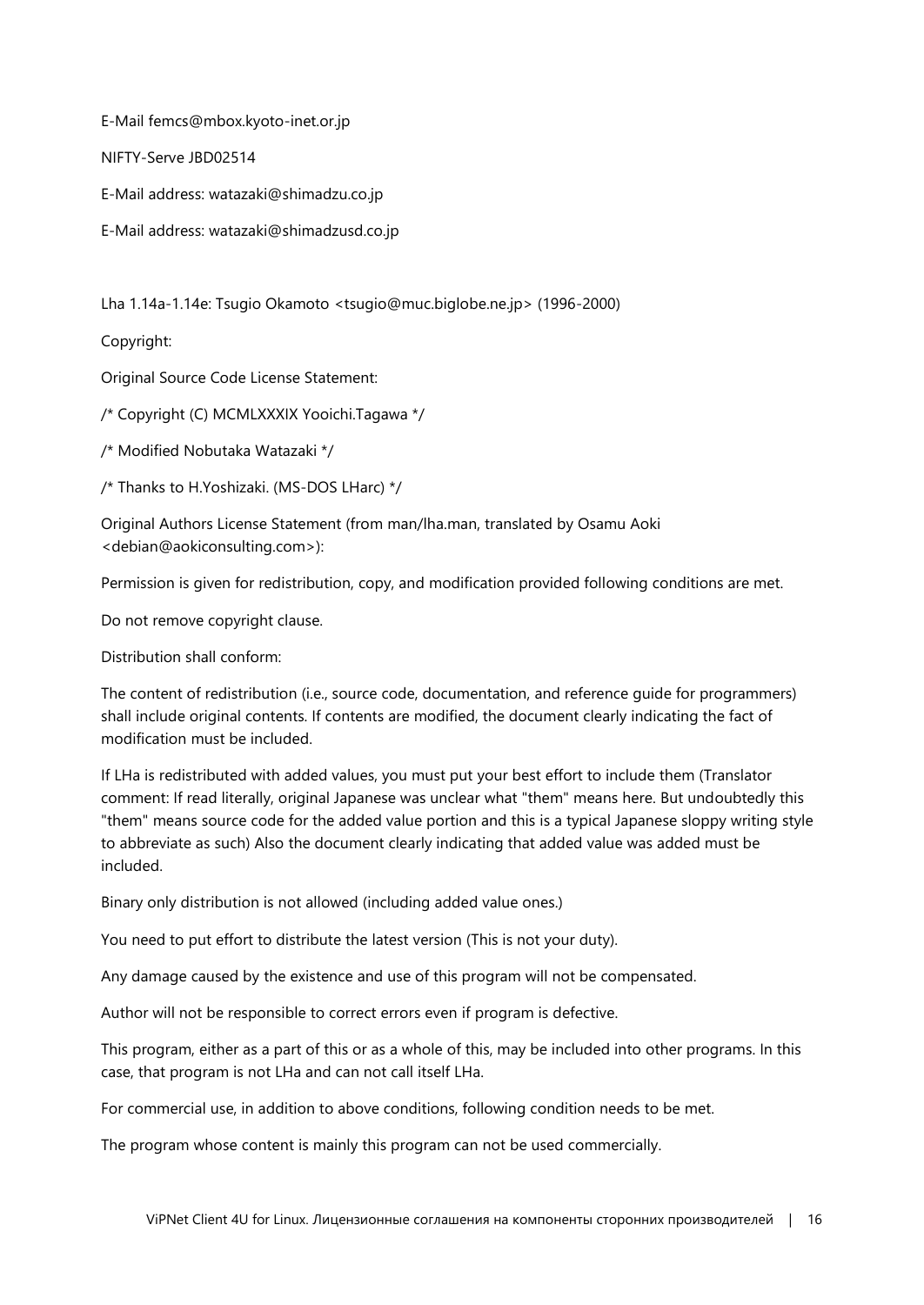If the recipient of commercial use deems inappropriate as a program user, you must not distribute.

If used as a method for the installation, you must not force others to use this program. In this case, commercial user will perform its work while taking full responsibility of its outcome.

If added value is done under the commercial use by using this program, commercial user shall provide its support.

NB: Distribution on Internet is free. Please notify me by e-mail or other means prior to the distribution if distribution is done through non-Internet media (Magazine, CDROM etc.) If not, make sure to Email me later.

(Osamu Aoki also comments: Here "commercial" may be interpreted as "for-fee". "Added value" seems to mean "feature enhancement". )

Translated License Statement by Tsugio Okamoto (translated by GOTO Masanori <gotom@debian.org>):

It's free to distribute on the network, but if you distribute for the people who cannot access the network (by magazine or CD-ROM), please send E-Mail (Inter-Net address) to the author before the distribution. That's well where this software is appeard. If you cannot do, you must send me the E-Mail later.

### <span id="page-16-0"></span>lwIP 2.0.3

lwIP is licenced under the BSD licence:

Copyright (c) 2001-2004 Swedish Institute of Computer Science.

All rights reserved.

Redistribution and use in source and binary forms, with or without modification,

are permitted provided that the following conditions are met:

1. Redistributions of source code must retain the above copyright notice,

this list of conditions and the following disclaimer.

2. Redistributions in binary form must reproduce the above copyright notice,

this list of conditions and the following disclaimer in the documentation

and/or other materials provided with the distribution.

3. The name of the author may not be used to endorse or promote products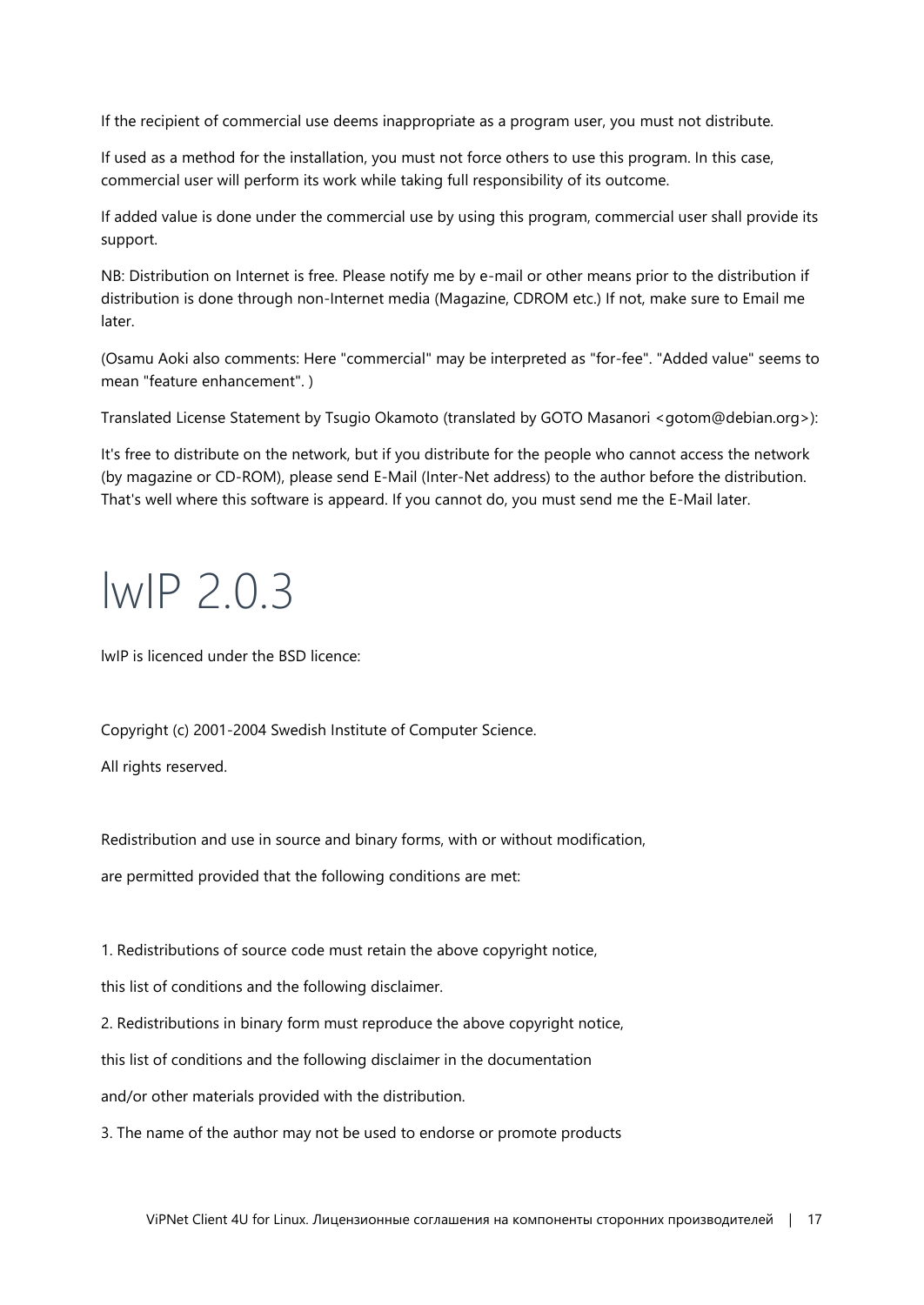derived from this software without specific prior written permission.

THIS SOFTWARE IS PROVIDED BY THE AUTHOR ``AS IS AND ANY EXPRESS OR IMPLIED WARRANTIES, INCLUDING, BUT NOT LIMITED TO, THE IMPLIED WARRANTIES OF MERCHANTABILITY AND FITNESS FOR A PARTICULAR PURPOSE ARE DISCLAIMED. IN NO EVENT SHALL THE AUTHOR BE LIABLE FOR ANY DIRECT, INDIRECT, INCIDENTAL, SPECIAL, EXEMPLARY, OR CONSEQUENTIAL DAMAGES (INCLUDING, BUT NOT LIMITED TO, PROCUREMENT OF SUBSTITUTE GOODS OR SERVICES; LOSS OF USE, DATA, OR PROFITS; OR BUSINESS INTERRUPTION) HOWEVER CAUSED AND ON ANY THEORY OF LIABILITY, WHETHER IN CONTRACT, STRICT LIABILITY, OR TORT (INCLUDING NEGLIGENCE OR OTHERWISE) ARISING IN ANY WAY OUT OF THE USE OF THIS SOFTWARE, EVEN IF ADVISED OF THE POSSIBILITY OF SUCH DAMAGE.

### <span id="page-17-0"></span>poco 1.9.3

#### **Boost Software License - Version 1.0 - August 17th, 2003**

Permission is hereby granted, free of charge, to any person or organization obtaining a copy of the software and accompanying documentation covered by this license (the "Software") to use, reproduce, display, distribute, execute, and transmit the Software, and to prepare derivative works of the Software, and to permit third-parties to whom the Software is furnished to do so, all subject to the following:

The copyright notices in the Software and this entire statement, including the above license grant, this restriction and the following disclaimer, must be included in all copies of the Software, in whole or in part, and all derivative works of the Software, unless such copies or derivative works are solely in the form of machine-executable object code generated by a source language processor.

THE SOFTWARE IS PROVIDED "AS IS", WITHOUT WARRANTY OF ANY KIND, EXPRESS OR IMPLIED, INCLUDING BUT NOT LIMITED TO THE WARRANTIES OF MERCHANTABILITY, FITNESS FOR A PARTICULAR PURPOSE, TITLE AND NON-INFRINGEMENT. IN NO EVENT SHALL THE COPYRIGHT HOLDERS OR ANYONE DISTRIBUTING THE SOFTWARE BE LIABLE FOR ANY DAMAGES OR OTHER LIABILITY, WHETHER IN CONTRACT, TORT OR OTHERWISE, ARISING FROM, OUT OF OR IN CONNECTION WITH THE SOFTWARE OR THE USE OR OTHER DEALINGS IN THE SOFTWARE.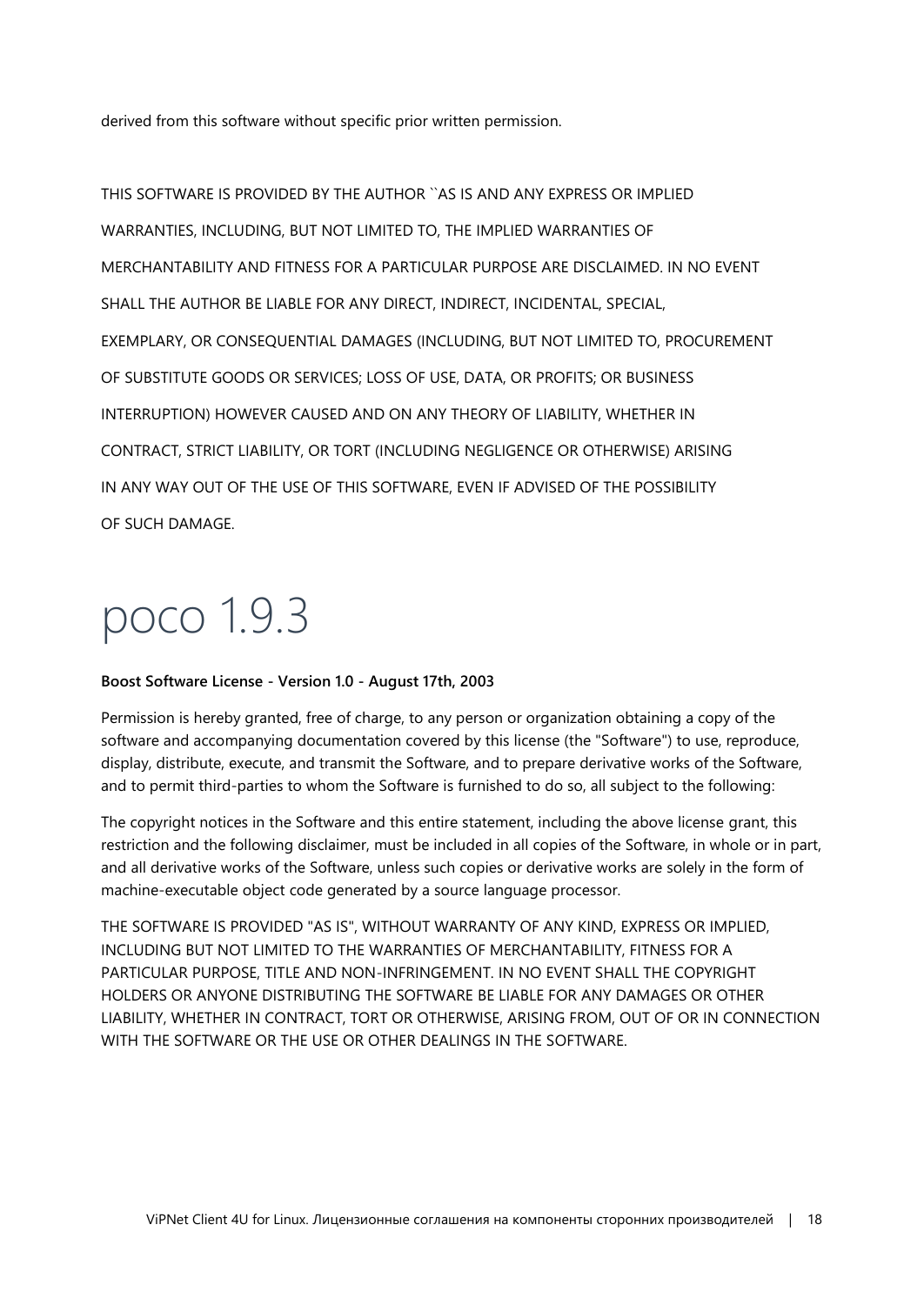# <span id="page-18-0"></span>Qt 5.12.3

GNU Lesser General Public License (LGPL)

The Qt GUI Toolkit is Copyright (C) 2015 The Qt Company Ltd.

Contact: http://www.qt.io/licensing/

Qt for Application Development is also available under GPL and LGPLv3 open source licenses. Qt tools and some libraries are only available under GPL. See the comparison chart for details. The Qt open source licensing is ideal for use cases such as open source projects with open source distribution, student/academic purposes, hobby projects, internal research projects without external distribution, or other projects where all (L)GPL obligations can be met.

См. текст лицензии [GNU General Public License v1](#page-4-0) (на стр. [5\)](#page-4-0).

<span id="page-18-1"></span>См. текст лицензии [GNU Lesser General Public License v3](#page-8-0) (на стр. [9\)](#page-8-0).

# rpclib 2.2.1

<span id="page-18-2"></span>См. текст лицензии [MIT License](#page-10-0) (на стр. [11\)](#page-10-0).

### SQLite 3.33.0

### **SQLite Copyright**

SQLite is in the Public Domain http://en.wikipedia.org/wiki/Public\_Domain

All of the deliverable code in SQLite has been dedicated to the public domain by the authors. All code authors, and representatives of the companies they work for, have signed affidavits dedicating their contributions to the public domain and originals of those signed affidavits are stored in a firesafe at the main offices of Hwaci. Anyone is free to copy, modify, publish, use, compile, sell, or distribute the original SQLite code, either in source code form or as a compiled binary, for any purpose, commercial or non-commercial, and by any means.

The previous paragraph applies to the deliverable code in SQLite - those parts of the SQLite library that you actually bundle and ship with a larger application. Portions of the documentation and some code used as part of the build process might fall under other licenses. The details here are unclear. We do not worry about the licensing of the documentation and build code so much because none of these things are part of the core deliverable SQLite library.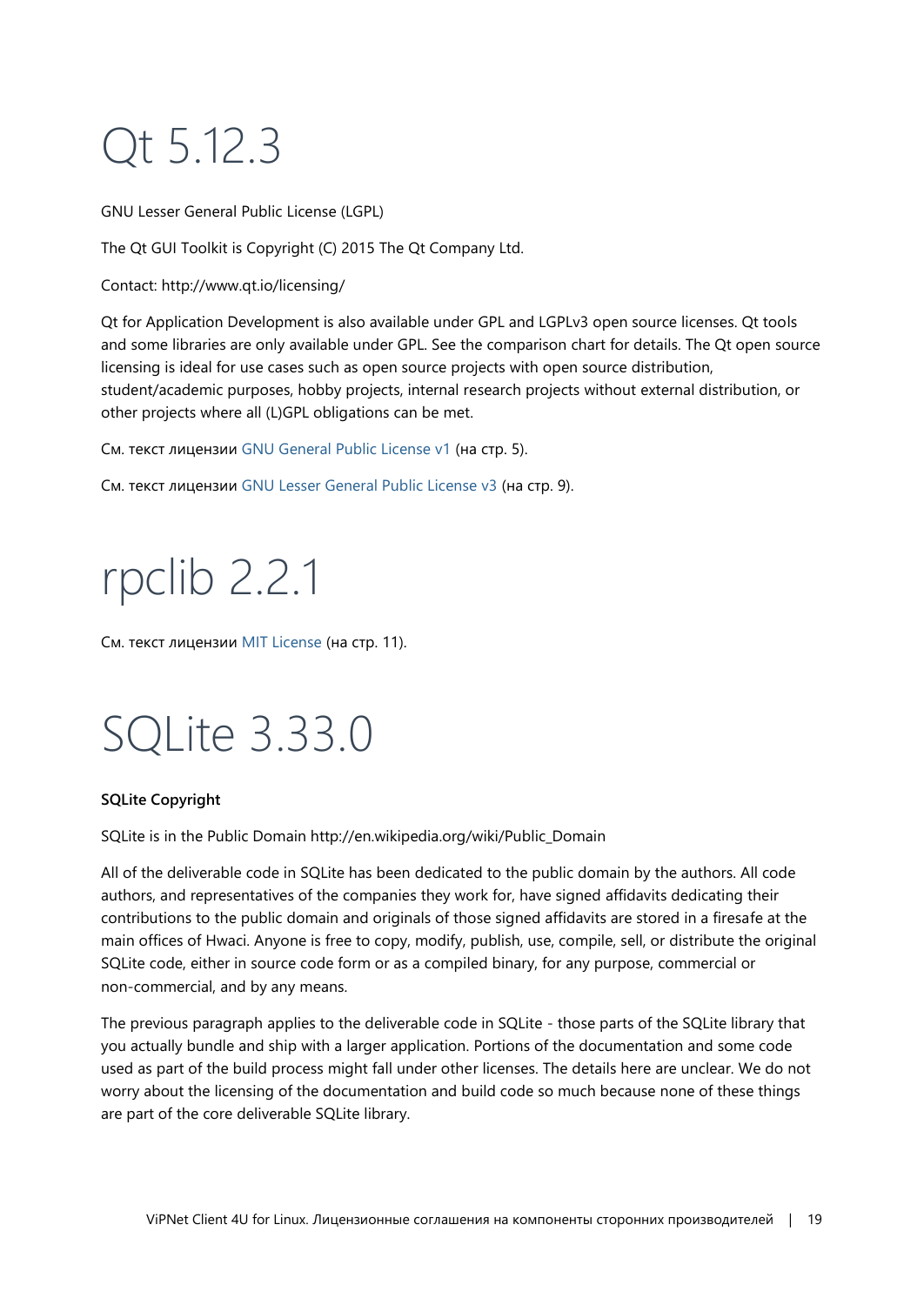All of the deliverable code in SQLite has been written from scratch. No code has been taken from other projects or from the open internet. Every line of code can be traced back to its original author, and all of those authors have public domain dedications on file. So the SQLite code base is clean and is uncontaminated with licensed code from other projects.

#### **Obtaining An Explicit License To Use SQLite**

Even though SQLite is in the public domain and does not require a license, some users want to obtain a license anyway. Some reasons for obtaining a license include:

- You are using SQLite in a jurisdiction that does not recognize the public domain.
- You are using SQLite in a jurisdiction that does not recognize the right of an author to dedicate their work to the public domain.
- You want to hold a tangible legal document as evidence that you have the legal right to use and distribute SQLite.
- Your legal department tells you that you have to purchase a license.

If you feel like you really have to purchase a license for SQLite, Hwaci, the company that employs the architect and principal developers of SQLite, will sell you one.

#### **Contributed Code**

In order to keep SQLite completely free and unencumbered by copyright, all new contributors to the SQLite code base are asked to dedicate their contributions to the public domain. If you want to send a patch or enhancement for possible inclusion in the SQLite source tree, please accompany the patch with the following statement:

The author or authors of this code dedicate any and all copyright interest in this code to the public domain. We make this dedication for the benefit of the public at large and to the detriment of our heirs and successors. We intend this dedication to be an overt act of relinquishment in perpetuity of all present and future rights to this code under copyright law.

We are not able to accept patches or changes to SQLite that are not accompanied by a statement such as the above. In addition, if you make changes or enhancements as an employee, then a simple statement such as the above is insufficient. You must also send by surface mail a copyright release signed by a company officer. A signed original of the copyright release should be mailed to:

Hwaci

6200 Maple Cove Lane

Charlotte, NC 28269

<span id="page-19-0"></span>USA

yajl 2.1.0

Copyright (c) 2007-2011, Lloyd Hilaiel